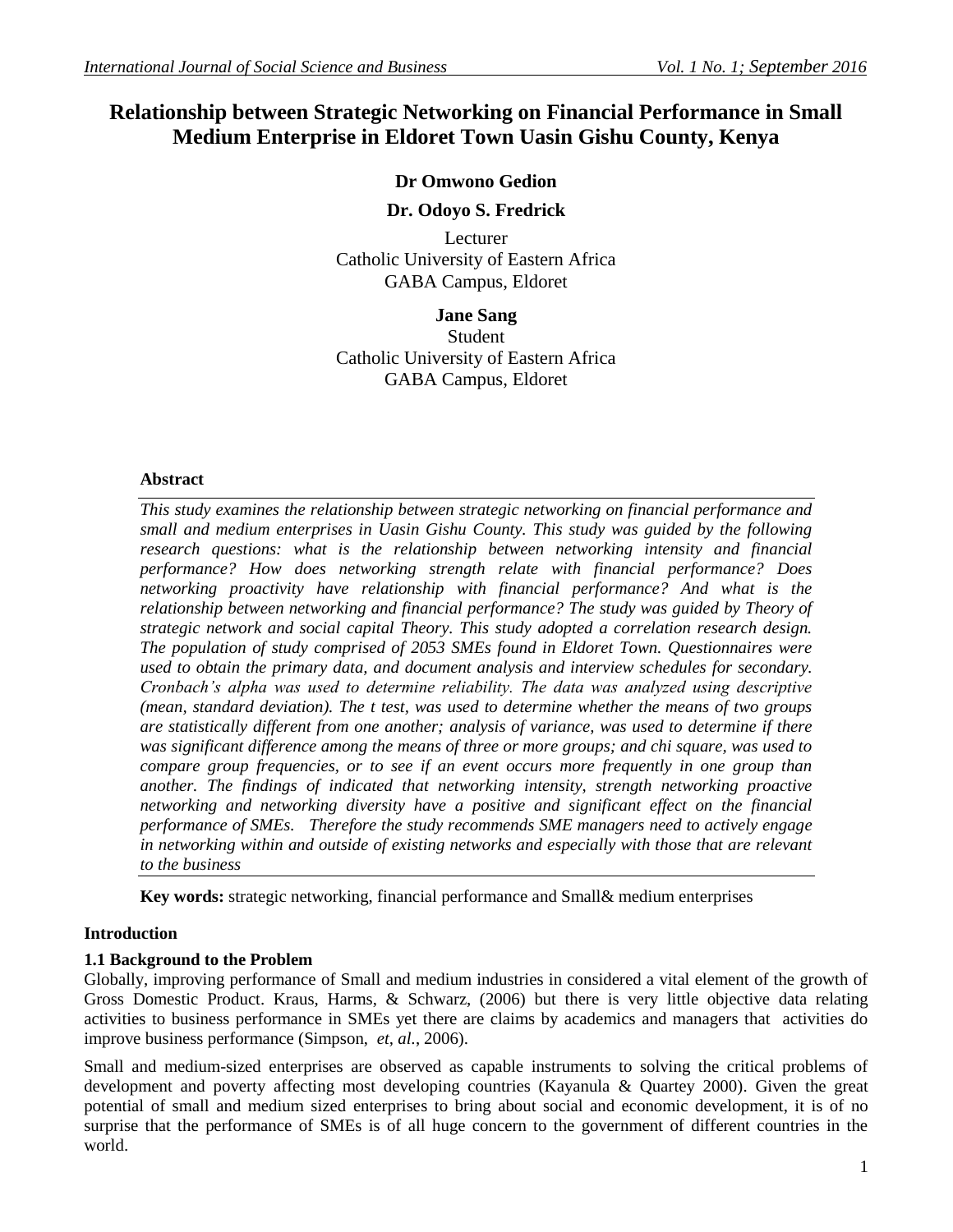Small and medium sized enterprises in both developing and developed countries plays important roles in the process of industrialization and economic growth, by significantly contributing to employment generation, income generation and catalyzing development in urban and rural areas (Hallberg, 2000; Olutunla,2001; OECD, 2004; Wasiams, 2006). Networking strategy is a useful way for SMEs owners/managers to expand expertise and knowledge (Gilmore *et al*, 2006). Due to the nature and simple structure of small firms and their frequent contacts with customers, all SMEs emphasis on direct relationship with specific customers and other important factors in networks strategies (Reijonen,2010). Gilmore, *et al*. (2006) recognized that networking activity could be informal even though it is important as it can help SME owners / managers utilize their limited resources and compete more effectively with their powerful competitors. Therefore, SMEs are often recognized as a suitable area for the forming of effective networks. Regarding the limitations that SMEs are faced with in gaining resources, networking is an important business dimension. Networking encapsulates owners/managers communicating activities with people, attending relevant trade events, gathering information regarding business activities in order to do business plan and performing activities (Gilmore *et al*, 2006). Nevertheless, the research evidences that are related to SMEs networking are inadequate. This is true especially in terms of activities, or the need for developing networks by SMEs in doing.

#### **1.2 Statement of the Problem**

Ideally, Performance of Small and medium enterprises are the major agents of economic growth and employment, finance on the other hand has been identified in many business surveys as the most important factor determining the survival and growth of small and medium sized enterprises in both developing and developed countries. Access to finance allows SMEs to undertake productive investments to expand their businesses and to acquire the latest technologies, thus ensuring their competitiveness and that of the nation as a whole. Poorly functioning financial systems can seriously undermine the microeconomic fundamentals of a country, resulting in lower growth in income and employment.

Currently, Small and Medium Enterprises in Uasin County face unique issues, which affect their growth and profitability and hence, diminish their ability to contribute effectively to sustainable development. Just to mention a few there has been complains regarding tedious registration and certification processes in Kenya. Various bodies have their requirements and require money and time. One option left to an entrepreneur is to evade the process but this proves more expensive at the end because of penalty given. Lack of access to credit is almost universally indicated as a key problem for SME's. This affects technology choice by limiting the number of alternatives that can be considered. Many SME's may use an inappropriate technology because it is the only one they can afford. In some cases, even where credit is available, the entrepreneur may lack freedom of choice because the lending conditions may force the purchase of heavy, immovable equipment that can serve as collateral for the loan. Credit constraints operate in variety of ways in Kenya where undeveloped capital market forces entrepreneurs to rely on self-financing or borrowing from friends or relatives. Lack of access to long-term credit for small enterprises forces them to rely on high cost short term finance.

There are various other financial challenges that face small enterprises in Uasin Gishu. They include the high cost of credit, high bank charges and fees. The scenario witnessed in Kenya particularly during the climaxing period of the year 2008 testifies the need for credit among the common and low earning entrepreneurs. Numerous money lenders in the name of Pyramid schemes came up, promising hope among the 'little investors,' which they can make it to the financial freedom through soft borrowing. The rationale behind turning to these schemes among a good number of entrepreneurs is mainly to seek alternatives and soft credit with low interest rates while making profits. Financial constraint remains a major challenge facing SME's in Kenya as asserted by (Wanjohi & Mugure, 2009)

Several studies have been conducted in this area; Study done by Fong, K.S & Tim ,M (2006) on Strategic networking and growth of Technology oriented SMEs in Singapore, found that firm growth is independent of the network range, but predicted by the intensity (frequency of contact) and the "richness" of relationships within the production network layer (e.g. with customers and suppliers). A study by Turyakira, P. & Mbidde, C.K, (2014) on networking on SMEs in Uganda found that networking factors can help to improve the survival rate of SMEs and may offer great opportunities for business competitiveness both locally and globally. However, still relationship is not clear with other research findings like Kitprem, V. Peng, C & Dennis .P,(2007) on Relationship between Strategic planning and SMEs in Thailand found that level of strategic planning is positively associated with growth of the SMEs.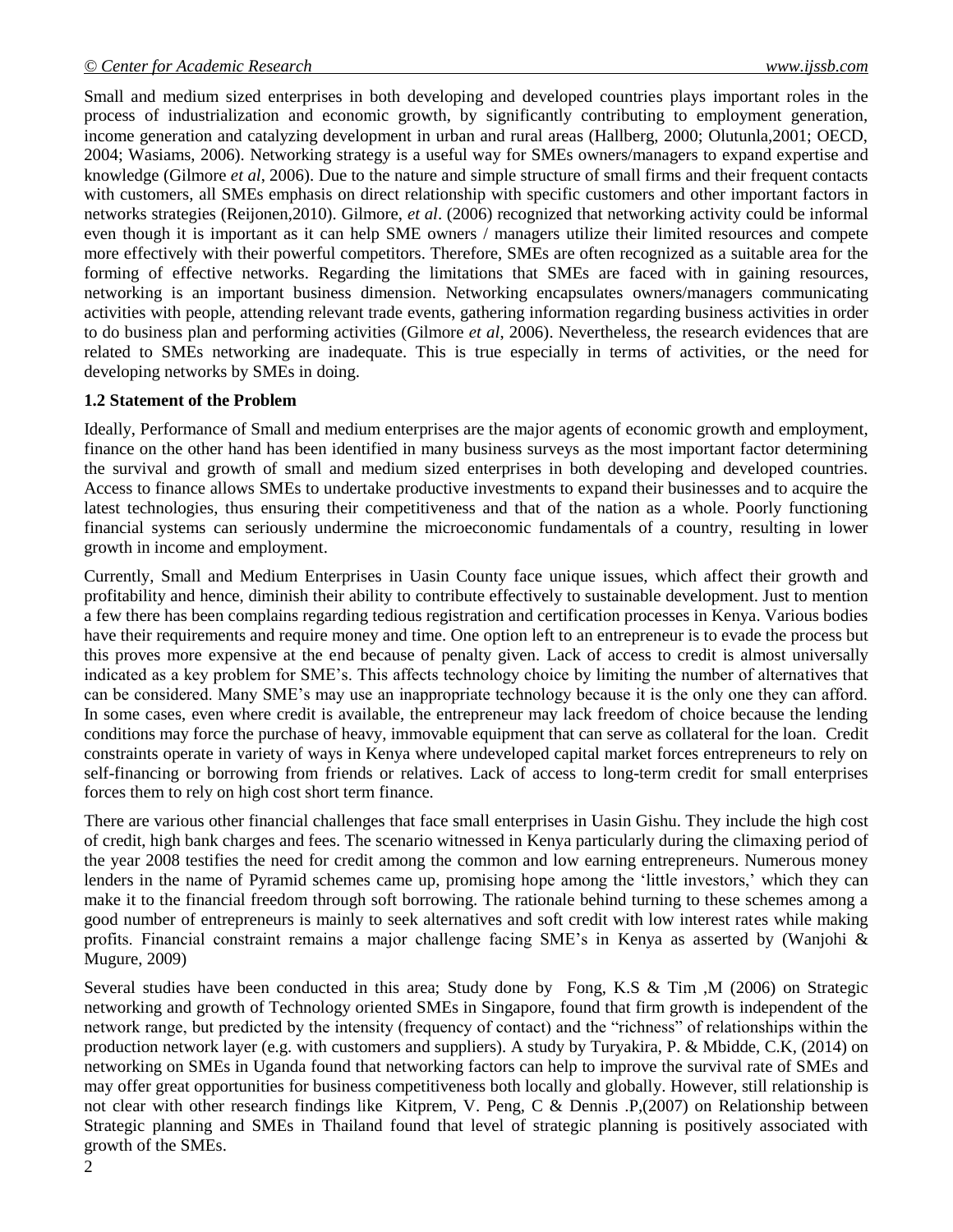None of the studies has investigated so far the relationship between strategic networking on financial performance and small medium enterprise in Uasin Gishu. Thus, this study therefore, examined the relationship between strategic networking on financial performance and SME in Uasin Gishu County Kenya.

# **1.3 Research questions**

i.What is the relationship between networking intensity (NI) and financial performance?

- ii. How does networking strength (NS) relate with financial performance?
- iii. Does networking proactivity (NP) have relationship with financial performance?

iv. What is the relationship between networking diversity (ND) and financial performance?

# **1.4 Research Hypotheses**

In order to assist the researcher to avoid bias and to provide for a neutral point of approach while trying to answer the research questions, the following research hypothesis were developed and statistically state

- H1: There is relationship between networking intensity and financial performance.
- H2: There is relationship between networking strength and financial performance.
- H3: There is relationship between networking proactively and financial performance.
- H4: There is relationship between networking diversity and financial performance.

## **1.5 Significance of the Study**

This study was of great benefit to the SME owners because based on findings, recommendation and suggestions the SME was be in a position to adopt strategies that enhance performance and therefore improved their services, use the recommendations to address the challenges it is facing at the moment and even other organizations by implementation of good leadership strategies and was understand the challenges associated with it and how to address them. Scholars were also benefit from the findings since it was to allow for more research and literature review.

#### **1.6 Conceptual Framework**

The independent variable of the study are networking intensity, networking strength, networking proactively and networking diversity,which is assumed to affect the SME financial performance (dependent variable). Networking intensity shows SME owner-managers tendency to use marketing networks in doing marketing, networking strength that shows the strength of linkages between owner-manager and network actors and networking diversity shows the number and variety of network sources that an SME owner-manager uses in doing marketing.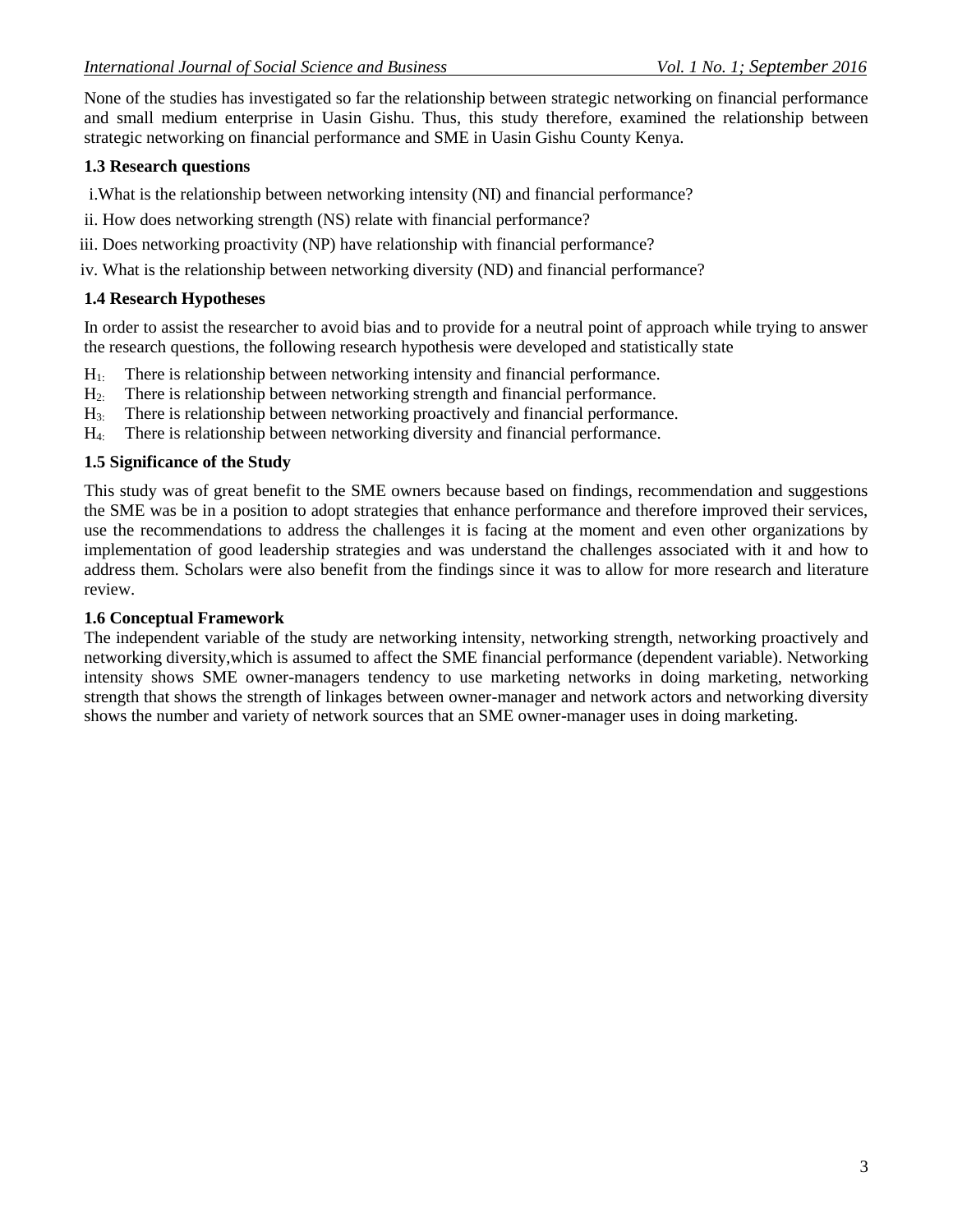

**Source: (researcher, 2014)**

# **Literature Review**

# **2.1 Review of Theories**

# **2.1.1 Theory of Strategic Networks**

The actors are the individuals that make up the network and are usually represented graphically as the nodes of a web. They may be different kinds of entities, according to the nature of the phenomenon to be analyzed: human beings, places, computers, organizations or in the case of our area of interest firms. The links or ties are the arches that connect individuals/nodes and represent the relationships between the actors.

They may have different forms, directions, lengths and intensities. The flows indicate the exchanges that occur between the actors within the network and may have different natures and transaction contents: flows of information, advice, money, goods raw materials, components, and equipment, power, friendship. Finally, the mechanisms of the network are the modes and rules of interaction employed by the actors within the networks.

#### **2.1.2 Social Capital Theory**

social capital is defined as the sum of effective potential resources and existing resources available, resulting from the network of relationships that individuals possesses. Indeed, access to external information and skills in managing boardroom dynamics and processes are critical too in fulfilling their roles within corporations

#### **2.1.3 Criticism of the Theories**

Social capital has been argued to be vague, hard to measure, poorly defined and perhaps not even a form of capital at all. Most of the theory of strategic network as a model for organizing social realities focus on what it has replaced: tightly woven, location-specific communities (a community itself can be defined as a particular kind of network).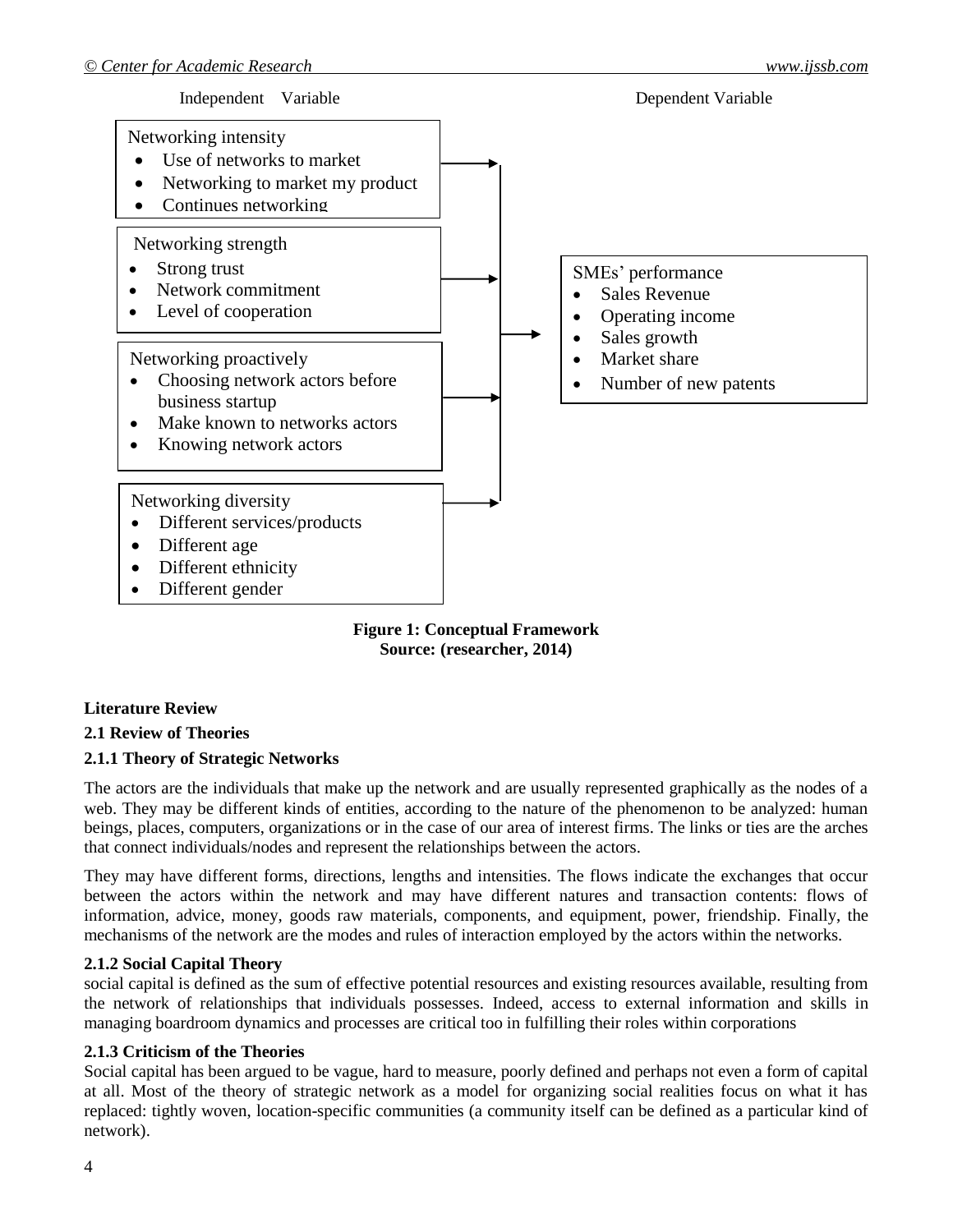# **Research Design and Methodology**

#### **3.1 Research Design**

This study adopted a correlational research. The basic idea behind correlational research was to examine relationships between strategic networking on financial performance and SME in Uasin Gishu County Kenya.

#### **3.2 Target Population and sample size**

The population of study comprised registered SMEs where owners/managers in Uasin Gishu County. According to Uasin Gishu County records there are 10252 registered SMEs, (Company Registrar, 2013). Out of these 2053 SMEs are in Eldoret Town. The study only targeted SMEs within seven sectors, namely; financial services, Retail, Telecommunication, Agriculture, Hospitality, Professional services and Workshop services.

| <b>Name of SMEs</b>       | <b>Targeted</b> |
|---------------------------|-----------------|
| <b>Population</b>         |                 |
| <b>Financial Services</b> | 450             |
| Retail                    | 470             |
| Telecommunication         | 389             |
| Agriculture               | 195             |
| Hospitability             | 151             |
| Professional services     | 147             |
| Workshop services         | 251             |
| <b>Total</b>              | 2053            |

|  | <b>Table 3.1: Target Population</b> |  |
|--|-------------------------------------|--|
|--|-------------------------------------|--|

# **Source ((Company Registrar, 2013)**

#### **Table 3.2: Sampling**

| <b>Name of SME</b>    | <b>Target population</b> | $n_{h=1}$<br>$\frac{d^{N}h}{N}$ |
|-----------------------|--------------------------|---------------------------------|
| Financial services    | 450                      | 73                              |
| Retail                | 470                      | 77                              |
| Telecommunication     | 389                      | 63                              |
| Agriculture           | 195                      | 32                              |
| Hospitality           | 151                      | 25                              |
| Professional services | 147                      | 24                              |
| Workshop services     | 251                      | 41                              |
| Total                 | 2053                     | 335                             |

The researcher assigned random numbers to respondents in each street then calculated the max-value of the sampling interval (the number of individuals in the population divided by the number of individuals to be chosen for the sample), selected a random number between 1 and the max-value, and repeatedly adds the max value to select the rest of the SMEs. And chose the sample by selecting the SMEs corresponding to the number sequence obtained.

#### **3.3 Description of Data Collection Instrument and Procedures**

The study employed both primary and secondary source of data collection

Self-administered Questionnaires were used to obtain the primary data required for the field. Questionnaires having six sections were administered to the targeted population on the relationship between strategic networking on financial performance and SMEs in Eldoret town Uasin Gishu County This research employed a Likert scale i.e. strongly disagrees, strongly agree, in rating the various responses. The respondents were required to read, understand and tick an appropriate choice.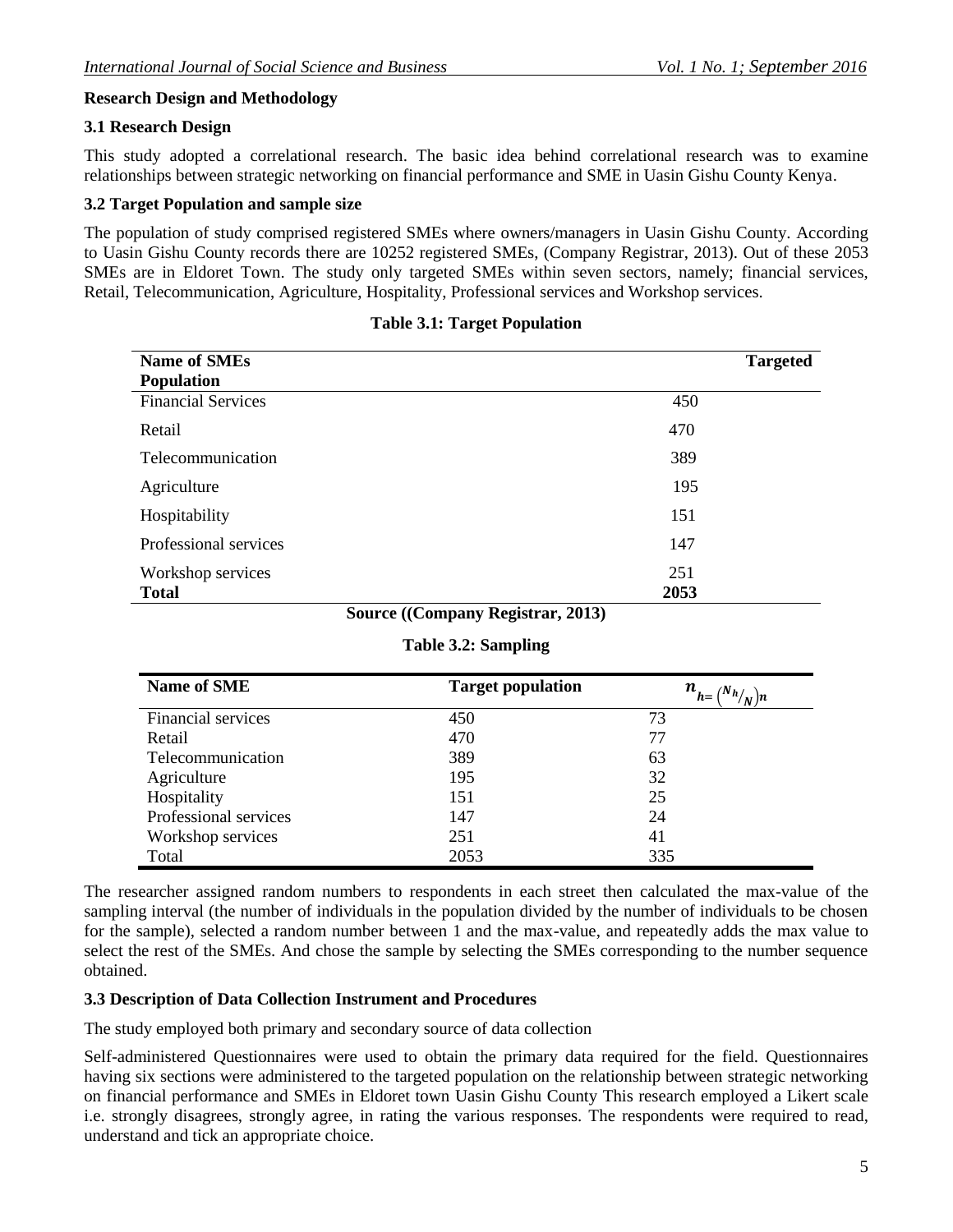The respondents comprised of the SME manager/owners in Eldoret town. This study made use of face to face interview as a method of data collection. An interview schedule is a set of questions that an interviewer asks while interviewing the respondent. Interviews were used in collecting data from the SMEs owners. It used open-ended questions, it contained questions such as ("Tell me about…") and some may arise naturally during the interview ("You said a moment ago…can you tell me more?"). The researcher tried to build a rapport with the respondents; the interview was like a conversation and questions were asked when the interviewer felt it was appropriate to ask them. The content and the objective of the interviews did not differ from that of the questionnaire. Document analysis was also used to obtain information.

# **3.4 Validity and Reliability of the Instruments**

## **3.4.1 Validity of the Instrument Results**

This study applied the content validity as a measure of degree to which data was obtained from. The researcher gave a copy of the questionnaire to an expert panel to check if it represented all the research questions under the study. A pilot study on 7 SMEs out of the sampled 335 was carried out to pretest the research instruments before actual administration on the respondents.

#### **3.4.2 Reliability of the instrument results**

Under this study, reliability was determined through test- re-test method where the instruments were then administered twice to the same sample of 7 respondents, which then correlated to determine the agreement among the response.

## **3.5 Descriptions of Data Analysis and Presentation.**

Data was analyzed both quantitatively and qualitatively. Data analysis was facilitated by use of SPSS (Statistical Package for Social Science) Computer package. Qualitative data was analyzed using thematic analysis. Descriptive methods were employed in analyzing qualitative data where frequencies and proportions were used in interpreting the respondent's perception of issues that were raised in the questionnaires so as to answer the research questions. Descriptive statistics such as frequency distribution, percentages, means and standard deviations were calculated and data presented in form of tables, graphs and charts were used. Inferential statistics was used to draw implications from the data with regard to the regression model.

Multiple regression model used in this study was given as;

$$
y_1 = \alpha_e + \beta_1 x_1 + \beta_2 x_2 + \beta_3 x_3 + \beta_4 x_4 + \varepsilon_i
$$

 $y_1$ =SME Performance

 $\alpha$  = constant.

 $\beta_1... \beta_5$  = the slope which represents the degree in which SME performance changes as the independent variable change by one unit variables.

 $x_1$ =networking intensity  $\tau_2$ = networking strength  $x_3$ = networking proactivity  $x_4$ = networking diversity

 $\varepsilon$  = error term

In order to test for multicollinearity among the predictor variables, variance inflation factor (VIF) and tolerance was applied. The tolerance indicator for predictor variables greater than 0.1 and VIF values less than 10 indicated that there was no multicollinearity problem (Neter *et al* 1996), (Ott & Longnecker 2001). Variables were tested at a significant level of 0.01 (1%) and data presentation was done using tables.

#### **Results**

# **4.1 Presentation of the Findings**

It focused on the questionnaire return rate, demographic information of the respondents, presentation and interpretation of the findings. The presentation of findings was done based on the research questions and the hypothesis of the study.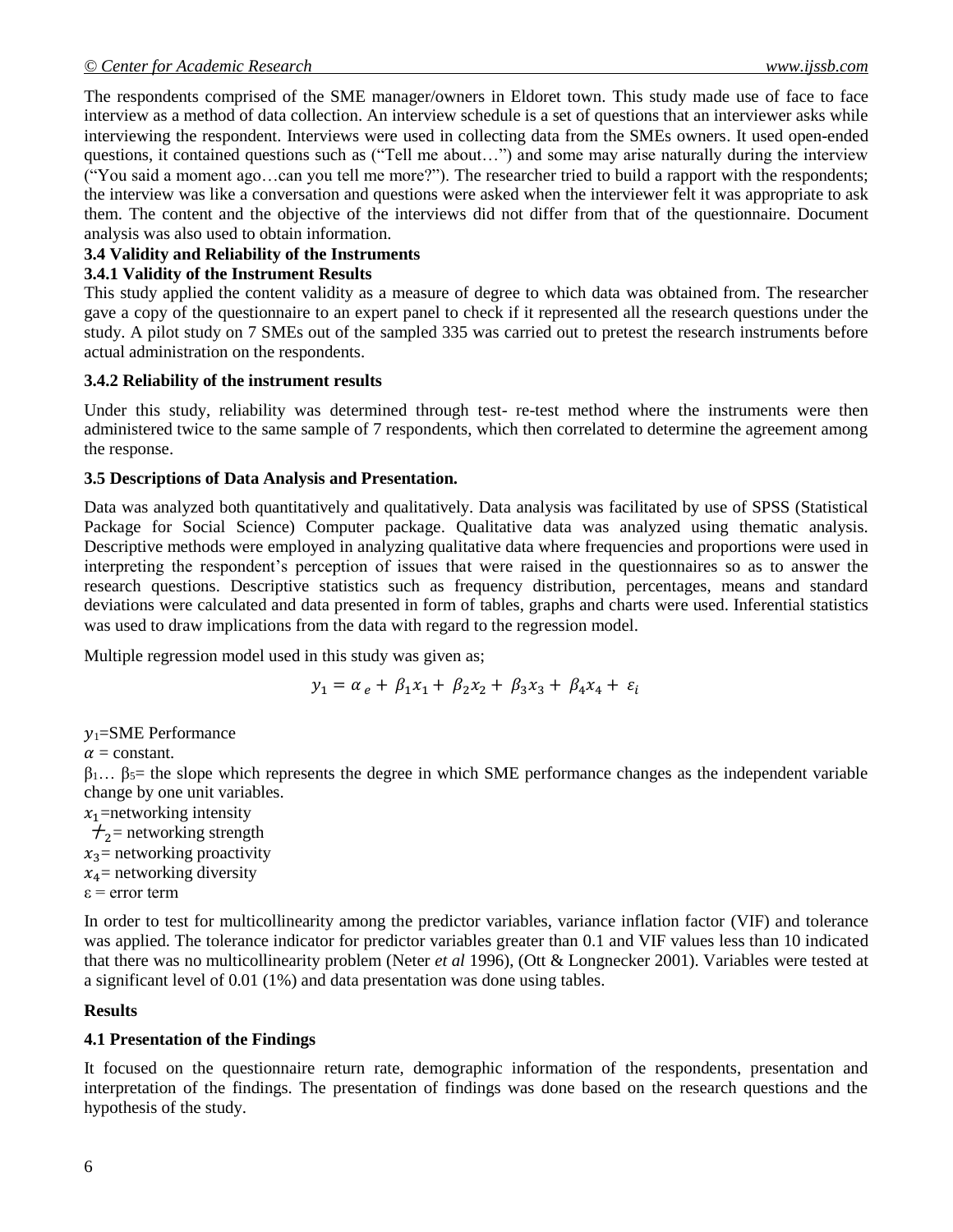# **4.1.1 Questionnaire Return Rate**

The study findings revealed that 335 questionnaires were distributed to the respondents. 258 questionnaires out of the 335 were returned, which gives a response rate of approximately 77% percent.

## **4.1.2 Demographic Information**

Characteristics of respondents are outlined as gender, age of the SME and the number of employees.

## **4.1.2.1 Respondent gender**

The researcher sought to establish the gender of the respondents. The findings are as presented in figure 2. As evidenced in the figure, 58% (150) of the respondents are male and 42% (108) are female. This indicates that more male individuals are in business.



**Figure 2: Respondent Gender**

## **4.1.2.2 Age of the SME**

The age of the SME was also established by the researcher. The findings of the study are presented in figure 3. As shown in figure 3, 41.5% of the SMEs have been in operation for 11 to 15 years, 23.3% for 6 to 10 years,14.7% for less than 5 years,10.9% for 16 to 20 years and 9.2% of the SMEs have been in operation for over 20 years.



**Figure 3: Age of the SME**

#### **4.1.2.3 Number of Employees**

The researcher also deemed it important to establish the number of employees. The results are as presented in figure 4. From figure 4, 74% of the respondents confirmed that there are between 11 to 20 employees,12% of them noted that there between 21 to 30 employees,11.2% of them stated that there are below 10 employees and 2.7% of the respondents confirmed that there are between 31 to 40 employees.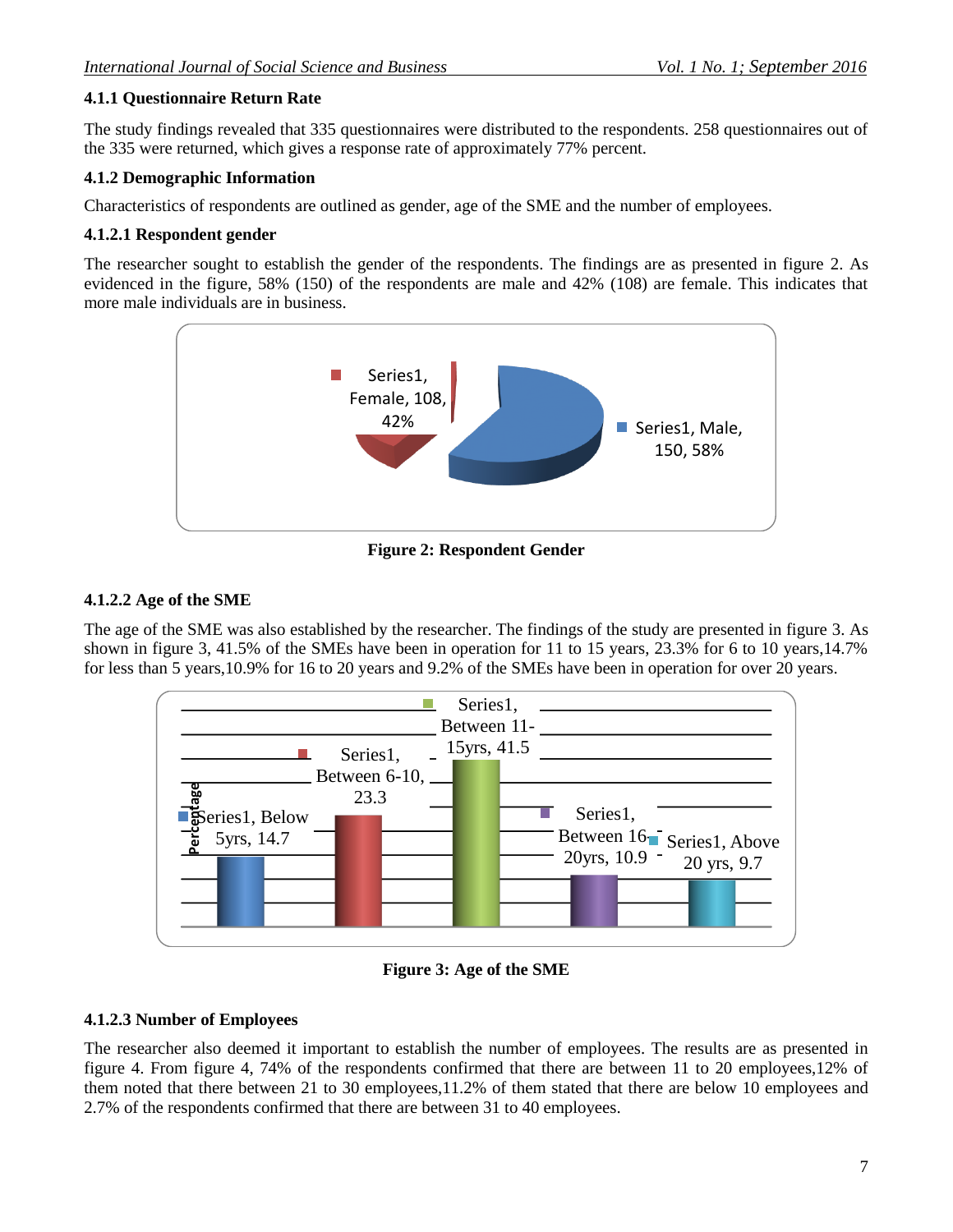# **Figure4: Number of Employees**



## **4.1.3 Networking Intensity**

The researcher examined the effect of networking intensity on financial performance. The results of the study are as presented in table 4.1.It was confirmed by 66.7% (172) of the respondents that they was continue networking (mean = 4.3, SD = 0.552). It is also evident from 74.4% (192) of the respondents that they have been using networking since they started their business (mean  $= 4.17$ , SD  $= 0.509$ ). Further, 49.2% (127) of the respondents agreed that they intend to continue using networking to market their product (mean  $= 4.01$ , SD  $=$ 1.006).Similarly,45% (116) of the respondents agreed that they have used networks to market their products. However, 44.2% (114) of them strongly disagreed that they have used networks to market their products.

Thus, the respondents were generally uncertain in regards to the use of networks to market their products (mean = 3.22, SD = 1.131). The findings infer that SMEs networking strength practices were above average. SMEs that a network that has lower intensity probably was produce high quality of information with low rate of redundancy (Greece, 2010). The closed contacts might be their family members, relatives and friends who also provide finances support to the entrepreneurs based on long-term relationship.

**Table 4.1 Networking Intensity**

|                                      |               | <b>SD</b>      | D        | N        | A    | <b>SA</b> | Mean | Std.<br>Deviation |
|--------------------------------------|---------------|----------------|----------|----------|------|-----------|------|-------------------|
| I have used networks to market my    |               |                |          |          |      |           |      |                   |
| products                             | Freq.         | $\theta$       | 114      | $\Omega$ | 116  | 28        | 3.22 | 1.131             |
|                                      | $\%$          | $\theta$       | 44.2     | $\Omega$ | 45   | 10.9      |      |                   |
| I intend to continue using           |               |                |          |          |      |           |      |                   |
| networking to market my product      | Freq.         | $\theta$       | 43       | $\Omega$ | 127  | 88        | 4.01 | 1.006             |
|                                      | $\frac{0}{0}$ | $\Omega$       | 16.7     | $\Omega$ | 49.2 | 34.1      |      |                   |
| I was continues networking           | Freq.         | $\overline{2}$ | $\theta$ | $\theta$ | 172  | 84        | 4.3  | 0.552             |
|                                      | $\frac{0}{0}$ | 0.8            | $\Omega$ | $\Omega$ | 66.7 | 32.6      |      |                   |
| I have been using networking since I |               |                |          |          |      |           |      |                   |
| started my business                  | Freq.         | 1              | 0        | 9        | 192  | 56        | 4.17 | 0.509             |
|                                      | $\frac{0}{0}$ | 0.4            |          | 3.5      | 74.4 | 21.7      |      |                   |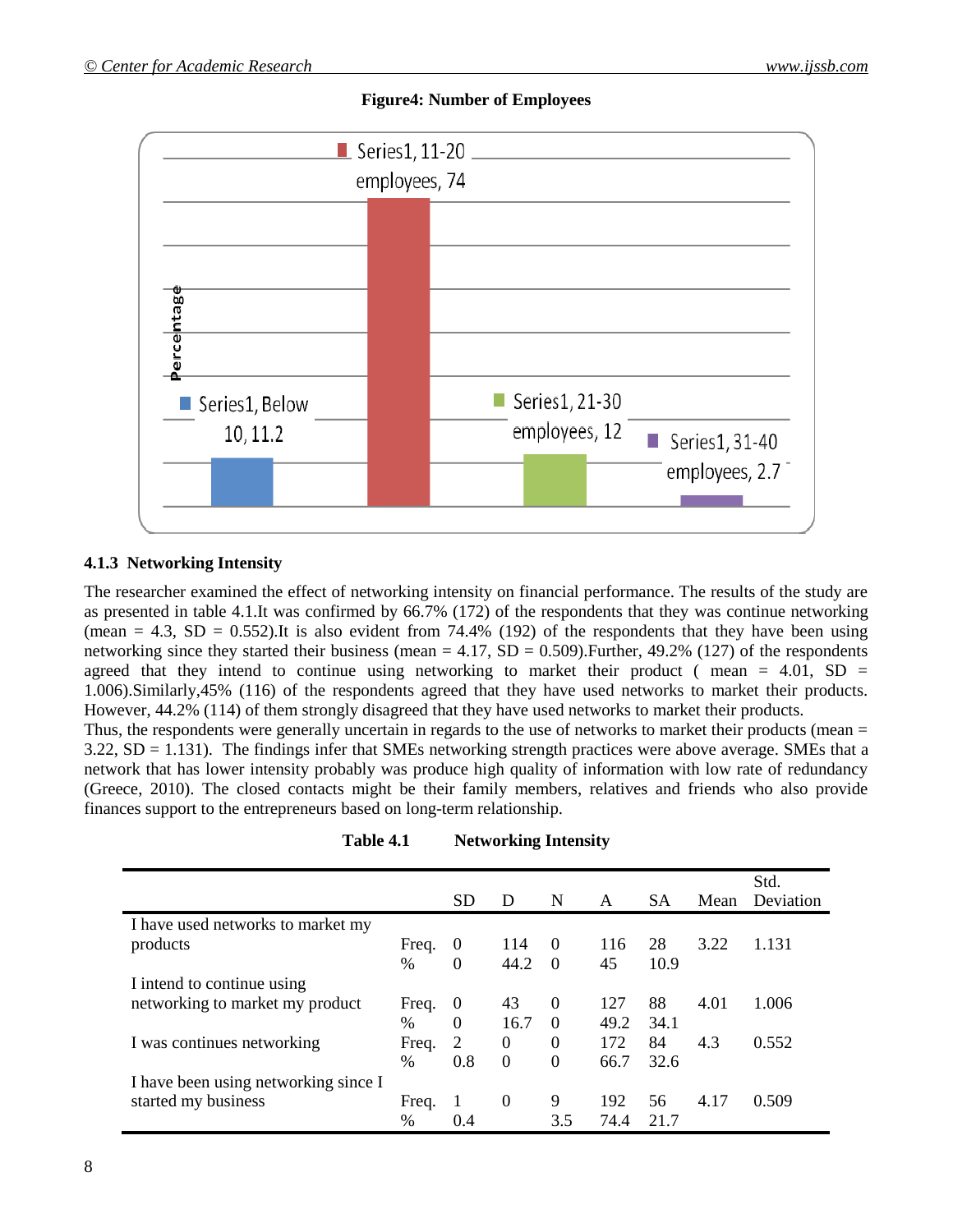# **4.1.4 Networking Strength**

In this section of the study, the researcher sought to establish the effect of networking strength on financial performance. Table 4.2 presents the findings of the study. As evidenced in table 4.2, 100% (258) of the respondents strongly agreed that they have strong trust with their network actors (mean  $= 4.41$ , SD  $= 0.545$ ). Also, 53.9% (139) of the respondents strongly agreed that them and their network actors have relation beyond business (mean = 4.34,  $SD = 0.905$ ). As well, 63.2% (163) of the respondents agreed that they have high level of cooperation between their business and network actors ( $mean = 4.34$ ,  $SD = 0.535$ ).

Besides,65.5% (169) of the respondents agreed that them and their network actors are committed to each other ( mean  $= 4.32$ ,  $SD = 0.523$ . With SME indicating high networking strength they are able to obtain route for individual SMEs to address their problems as well as to improve their competitive position. By coordinating their activities, enterprises can collectively achieve economies of scale beyond the reach of individual small-scale firms and obtain bulk-purchase inputs, achieve optimal scale in the use of machinery and pool production capacities to meet large-scale orders (Gilsin, 2005)

|                                                                      |               | <b>SD</b>      | D              | N              | A           | <b>SA</b>  | Mean | Std.<br><b>Deviation</b> |
|----------------------------------------------------------------------|---------------|----------------|----------------|----------------|-------------|------------|------|--------------------------|
| I have strong trust with my network                                  |               |                |                |                |             |            |      |                          |
| actors                                                               | Freq.<br>$\%$ | -1<br>0.4      | 1<br>0.4       | 146<br>56.6    | 110<br>42.6 | 258<br>100 | 4.41 | 0.545                    |
| Me and my network actors are.                                        |               |                |                |                |             |            |      |                          |
| committed to each other                                              | Freq.         | $\overline{1}$ | $\theta$       | $\overline{1}$ | 169         | 87         | 4.32 | 0.523                    |
|                                                                      | $\%$          | 0.4            | $\Omega$       | $0.4^{\circ}$  | 65.5        | 33.7       |      |                          |
| We have high level of cooperation<br>between my business and network |               |                |                |                |             |            |      |                          |
| actors                                                               | Freq.         | -1             | $\overline{0}$ | 2              | 163         | 92         | 4.34 | 0.535                    |
|                                                                      | $\%$          | 0.4            | $\Omega$       | 0.8            | 63.2        | 35.7       |      |                          |
| Me and my network actors have                                        |               |                |                |                |             |            |      |                          |
| relation beyond business                                             | Freq.         | 1              | 23             | 1              | 94          | 139        | 4.34 | 0.905                    |
|                                                                      | $\frac{0}{0}$ | 0.4            | 8.9            | 0.4            | 36.4        | 53.9       |      |                          |

**Table 4.2 Networking Strength**

# **4.1.5 Networking Proactivity**

The researcher sought to establish the effect of networking proactivity on financial performance. The findings of the study are presented in table 4.3.As shown in the table, 51.6% (133) of the respondents agreed that they keep in touch with contacts they have met in the past ( $mean = 4.48$ ,  $SD = 0.501$ ).Also,51.6% (133) of the respondents strongly agreed that they make their self-known to their network actors (mean  $= 4.47$ , SD  $= 0.612$ ).

Further, 57.8% (149) of the respondents agreed that they always choose their network actors before marketing (mean  $= 4.42$ , SD  $= 0.495$ ). Finally, 67.8% (175) of the respondents agreed that they have to know their network actors before they start doing business with them (mean  $= 4.2$ , SD  $= 0.663$ ). The results findings show that SMEs are very proactive in the networking strategies. The process of proactivity in networking for an SME may involve collaborative relationships with different partners, each offering significant resources such as complementary know-how, subsidies, new technologies, research and training(Pullen *et al,* 2010),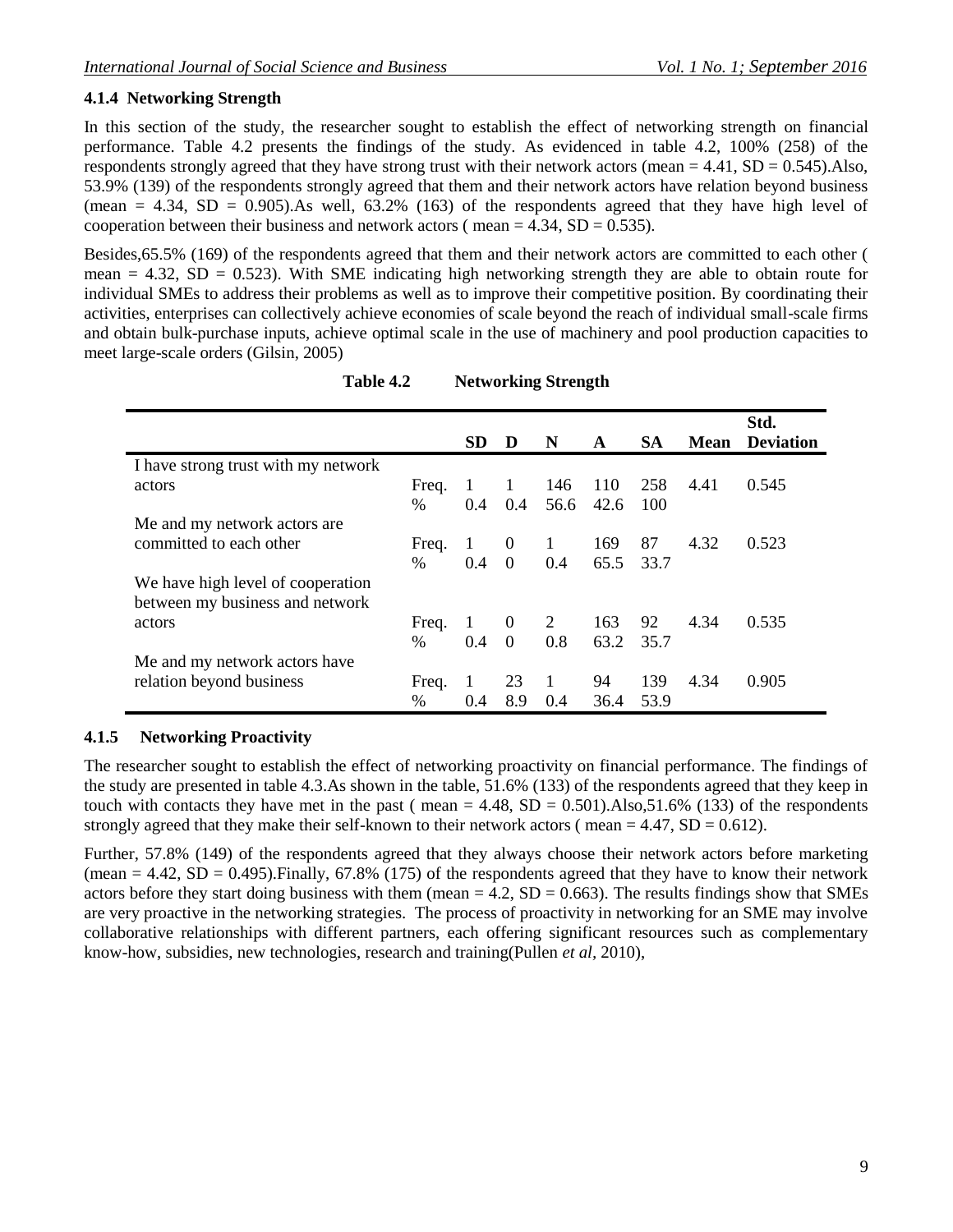|                                    |               |                |                |                |      |           |      | Std.             |
|------------------------------------|---------------|----------------|----------------|----------------|------|-----------|------|------------------|
|                                    |               | <b>SD</b>      | D              | N              | A    | <b>SA</b> | Mean | <b>Deviation</b> |
| I always choose my network actors  |               |                |                |                |      |           |      |                  |
| before marketing                   | Freq.         | $\overline{0}$ | $\bf{0}$       | $\theta$       | 149  | 109       | 4.42 | 0.495            |
|                                    | $\frac{0}{0}$ | $\Omega$       | $\Omega$       | $\overline{0}$ | 57.8 | 42.2      |      |                  |
| I make my self-known to my         |               |                |                |                |      |           |      |                  |
| networks actors                    | Freq.         | -1             | $\theta$       | 10             | 114  | 133       | 4.47 | 0.612            |
|                                    | $\%$          | 0.4            | $\Omega$       | 3.9            | 44.2 | 51.6      |      |                  |
| I have to know my network actors   |               |                |                |                |      |           |      |                  |
| before I start doing business with |               |                |                |                |      |           |      |                  |
| them                               | Freq. $2 \ 8$ |                |                | $\overline{0}$ | 175  | 73        | 4.2  | 0.663            |
|                                    | $\frac{0}{0}$ | 0.8            | 3.1            | $\Omega$       | 67.8 | 28.3      |      |                  |
| I keep in touch with contacts      |               |                |                |                |      |           |      |                  |
| you've made in the past.           | Freq.         | $\theta$       | $\overline{0}$ | $\theta$       | 133  | 125       | 4.48 | 0.501            |
|                                    | $\%$          | $\Omega$       | $\Omega$       | $\theta$       | 51.6 | 48.4      |      |                  |

# **Table 4.3 Networking Proactivity**

## **4.1.6 Networking Diversity**

This section of the analysis sought to establish the influence of networking diversity on financial performance. The results are as presented in table 4.4.It was confirmed by 70.2% (181) of the respondents that their network actors are geographically diversified (mean  $= 4.7$ , SD  $= 0.469$ ).Also, 56.6% (146) of them strongly agreed that their network actors are of different age (mean  $= 4.57$ , SD  $= 0.497$ ). Further, 55 (142) of the respondents agreed that their network actors provide different services/products (mean =  $4.42$ , SD = 0.547).

Finally,  $61.2\%$  (158) of the respondents strongly agreed that they make sure their network actors are from different ethnicity ( mean  $= 4.42$ , SD  $= 0.902$ ). This shows that there was high networking diversity among SMEs. The diverse network has the benefit of reducing the uncertainty of innovation, enhancing communication and exchange of resources, and speeding up the transfer of knowledge and technology. Therefore the diverse network can facilitate the SME's ability to obtain in-tangible resources quickly hence yielding high performance, (Elfring 2003).

|                                  |               | <b>SD</b>                  | D                          | N                    | A           | <b>SA</b>   | <b>Mean</b> | Std.<br><b>Deviation</b> |
|----------------------------------|---------------|----------------------------|----------------------------|----------------------|-------------|-------------|-------------|--------------------------|
| My network actors are of         |               |                            |                            |                      |             |             |             |                          |
| different age                    | Freq.<br>%    | $\overline{0}$<br>$\Omega$ | $\overline{0}$<br>$\theta$ | $\theta$<br>$\theta$ | 112<br>43.4 | 146<br>56.6 | 4.57        | 0.497                    |
| My network actors provide        |               |                            |                            |                      |             |             |             |                          |
| different services/products      | Freq.         | $\boldsymbol{0}$           | 2                          |                      | 142         | 113         | 4.42        | 0.547                    |
|                                  | $\%$          | $\Omega$                   | 0.8                        | 0.4                  | 55          | 43.8        |             |                          |
| i make sure my network actors re |               |                            |                            |                      |             |             |             |                          |
| from different ethnicity         | Freq.         | $\overline{0}$             | 24                         | 1                    | 75          | 158         | 4.42        | 0.902                    |
|                                  | $\frac{0}{0}$ | $\Omega$                   | 9.3                        | 0.4                  | 29.1        | 61.2        |             |                          |
| my network actors are            |               |                            |                            |                      |             |             |             |                          |
| geographically diversified       | Freq.         | $\theta$                   | 0                          | 1                    | 76          | 181         | 4.7         | 0.469                    |
|                                  | $\%$          | $\Omega$                   | $\theta$                   | 0.4                  | 29.5        | 70.2        |             |                          |

**Table 4.4 Networking Diversity**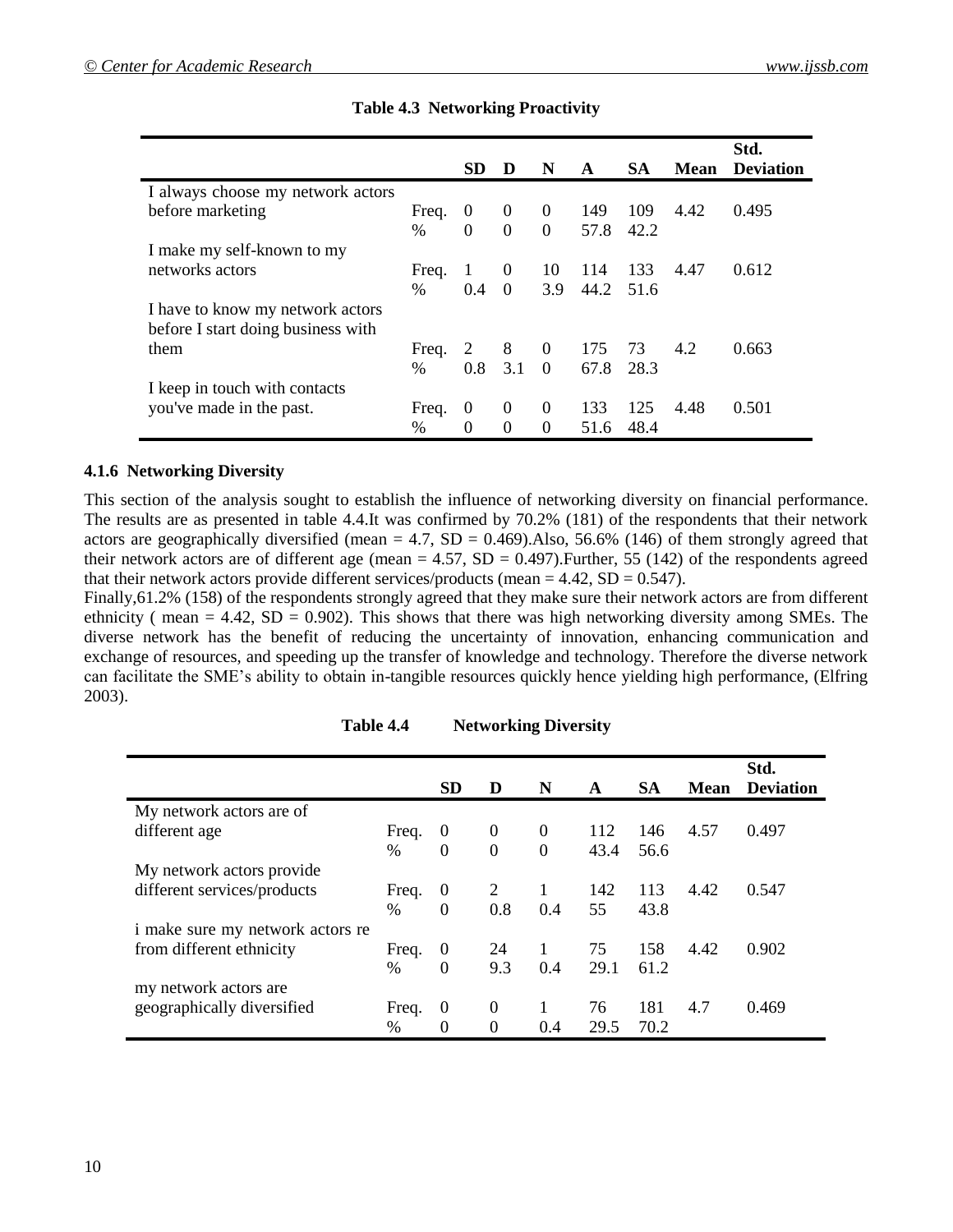# **4.1.7 SME Performance**

This section of the study put into account SME performance. The results are illustrated in table 4.5. According to majority 54.7% (141) of the respondents there has an increase in staff turnover (mean = 4.43,  $SD =$ 0.527).Similarly, majority 62.8% (162) of the respondents noted that there has been an increase in the number of new product launches (mean  $= 4.34$ , SD  $= 0.529$ ). As well, 48.4% (125) of the respondents state that there has been an increase in process efficiency (mean = 4.33,  $SD = 0.65$ ). Further, 58.5% (151) of them stated that there is increase in customer loyalty ( mean  $= 4.28$ , SD  $= 0.683$ ).

Besides, majority 72.9% (188) affirmed that there is an increase in operating income (mean  $= 4.27$ , SD  $=$ 0.446).Moreover, 57.8% (149) of the respondents confirmed that there has been an increase in customer satisfaction (mean = 4.25,  $SD = 0.724$ ). In the same way, 59.7% (154) of them stated that there has been an increase in sales growth (mean  $= 4.22$ , SD  $= 0.738$ ).

Furthermore, 61.6% (159) of the respondents stipulated that there increase in market share (mean  $= 4.14$ , SD  $=$ 0.848), 69.8% (180) of them asserted that there is increase in sales revenue (mean  $= 4.09$ , SD  $= 0.703$ ) and 59.7% (154) of them noted that there is increase in on-time customer service (mean  $= 4.05$ , SD  $=$ 0.959). Additionally, 77.9% (201) of the respondents postulated that there is time to market new products (mean  $=$ 3.98,  $SD = 0.601$ , 40.7% (105) of them asserted that there has been an increase in employee training (mean = 3.98,  $SD = 0.98$ ). Similarly, 77.5% (200) of them noted that there is increase in operating costs (mean = 3.81, SD  $= 0.647$ ) and 42.6% (110) of them stated that there is increase in employee satisfaction ( mean  $= 3.71$ , SD  $=$ 0.885). In addition, 46.5% (120) of the respondents affirmed there increase in cash flows, 53.9% (139) of them asserted there increase in return on investment (mean =  $3.42$ , SD =  $1.159$ ),  $63.6\%$  (164) increase in customer response time and 48.8% of the respondents echoed that there is decrease in the number of customer complaints ( mean =  $2.76$ , SD = 0.985).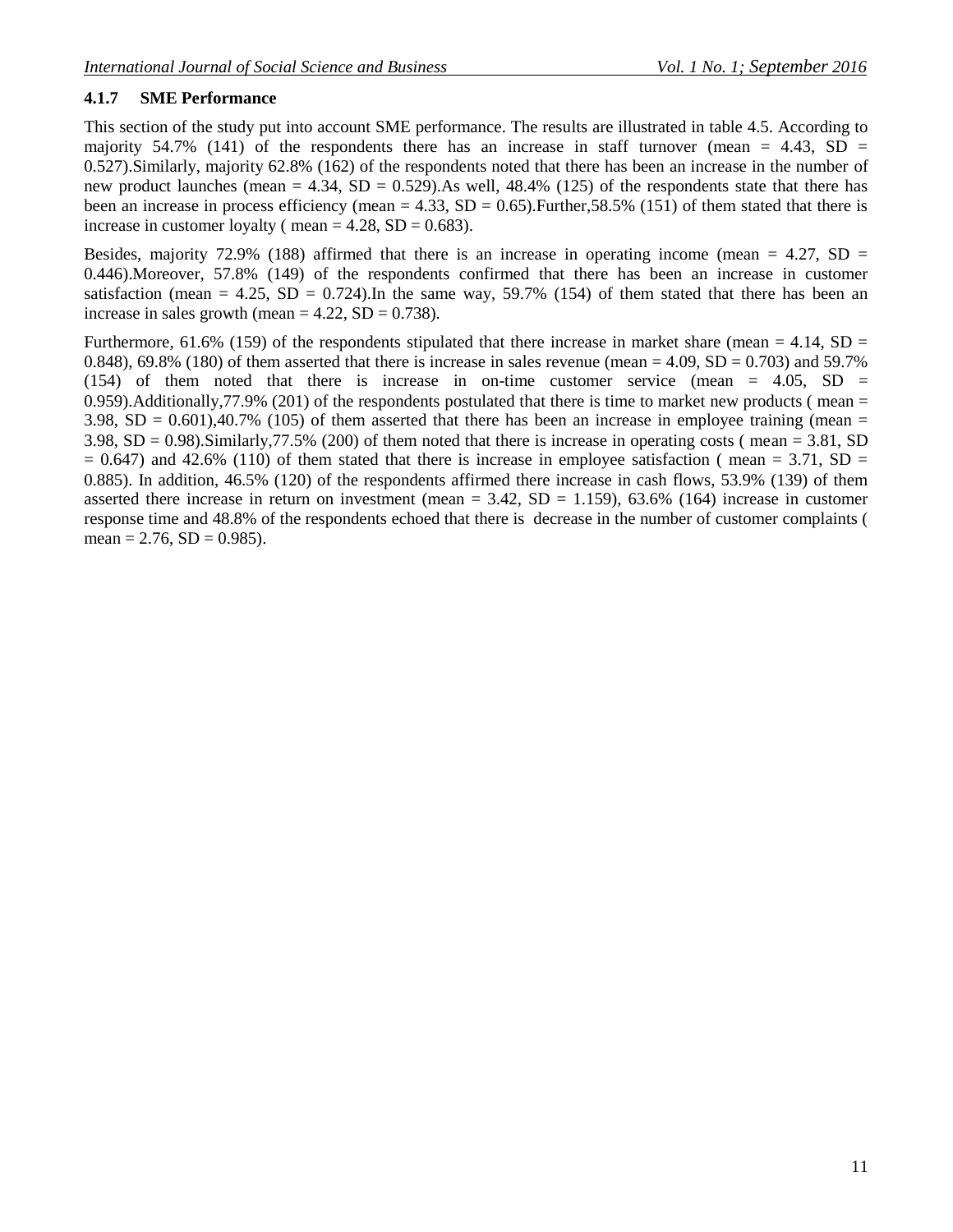|                             |       |                  |                  |                  |          |              |      | Std.      |
|-----------------------------|-------|------------------|------------------|------------------|----------|--------------|------|-----------|
|                             |       | DT               | D                | NC               | $\bf{I}$ | IT           | Mean | Deviation |
| <b>Sales Revenue</b>        | Freq. | $\boldsymbol{0}$ | 17               | $\overline{2}$   | 180      | 59           | 4.09 | 0.703     |
|                             | %     | $\boldsymbol{0}$ | 6.6              | 0.8              | 69.8     | 22.9         |      |           |
| Operating income            | Freq. | $\boldsymbol{0}$ | $\boldsymbol{0}$ | $\boldsymbol{0}$ | 188      | 70           | 4.27 | 0.446     |
|                             | %     | $\boldsymbol{0}$ | $\boldsymbol{0}$ | $\boldsymbol{0}$ | 72.9     | 27.1         |      |           |
| Sales growth                | Freq. | $\boldsymbol{0}$ | 16               | $\boldsymbol{0}$ | 154      | 88           | 4.22 | 0.738     |
|                             | %     | $\boldsymbol{0}$ | 6.2              | $\boldsymbol{0}$ | 59.7     | 34.1         |      |           |
| Operating costs             | Freq. | $\mathbf{1}$     | 17               | 26               | 200      | 14           | 3.81 | 0.647     |
|                             | $\%$  | 0.4              | 6.6              | 10.1             | 77.5     | 5.4          |      |           |
| Cash flows                  | Freq. | $\mathfrak{2}$   | 71               | 26               | 120      | 39           | 3.48 | 1.074     |
|                             | $\%$  | 0.8              | 27.5             | 10.1             | 46.5     | 15.1         |      |           |
| Return on investment (ROI)  | Freq. | 12               | 72               | $\overline{2}$   | 139      | 33           | 3.42 | 1.159     |
|                             | %     | 4.7              | 27.9             | 0.8              | 53.9     | 12.8         |      |           |
| On-time customer service    | Freq. | 11               | 15               | 1                | 154      | 77           | 4.05 | 0.959     |
|                             | $\%$  | 4.3              | 5.8              | 0.4              | 59.7     | 29.8         |      |           |
| Customer response time      | Freq. | 12               | 72               | $\boldsymbol{0}$ | 164      | 10           | 3.34 | 1.07      |
|                             | $\%$  | 4.7              | 27.9             | $\boldsymbol{0}$ | 63.6     | 3.9          |      |           |
| Number of customer          |       |                  |                  |                  |          |              |      |           |
| complaints                  | Freq. | 12               | 126              | 33               | 86       | $\mathbf{1}$ | 2.76 | 0.985     |
|                             | $\%$  | 4.7              | 48.8             | 12.8             | 33.3     | 0.4          |      |           |
| customer satisfaction       | Freq. | $\boldsymbol{0}$ | 14               | $\mathbf{1}$     | 149      | 94           | 4.25 | 0.724     |
|                             | %     | $\boldsymbol{0}$ | 5.4              | 0.4              | 57.8     | 36.4         |      |           |
| Market share                | Freq. | 11               | 1                | $8\,$            | 159      | 79           | 4.14 | 0.848     |
|                             | %     | 4.3              | 0.4              | 3.1              | 61.6     | 30.6         |      |           |
| <b>Customer</b> loyalty     | Freq. | $\boldsymbol{0}$ | 11               | $\mathbf{1}$     | 151      | 95           | 4.28 | 0.683     |
|                             | %     | $\boldsymbol{0}$ | 4.3              | 0.4              | 58.5     | 36.8         |      |           |
| Process efficiency          | Freq. | $\boldsymbol{0}$ | 1                | 23               | 125      | 109          | 4.33 | 0.65      |
|                             | $\%$  | $\boldsymbol{0}$ | 0.4              | 8.9              | 48.4     | 42.2         |      |           |
| Staff turnover              | Freq. | $\boldsymbol{0}$ | 1                | 1                | 141      | 115          | 4.43 | 0.527     |
|                             | %     | $\boldsymbol{0}$ | 0.4              | 0.4              | 54.7     | 44.6         |      |           |
| Employee training           | Freq. | $\overline{2}$   | 26               | 36               | 105      | 89           | 3.98 | 0.98      |
|                             | %     | 0.8              | 10.1             | 14               | 40.7     | 34.5         |      |           |
| Employee satisfaction       | Freq. | $\boldsymbol{0}$ | 25               | 74               | 110      | 49           | 3.71 | 0.885     |
|                             | %     | $\boldsymbol{0}$ | 9.7              | 28.7             | 42.6     | 19           |      |           |
| Number of new product       |       |                  |                  |                  |          |              |      |           |
| launches                    | Freq. | $\boldsymbol{0}$ | $\overline{2}$   | $\mathbf{1}$     | 162      | 93           | 4.34 | 0.529     |
|                             | $\%$  | $\boldsymbol{0}$ | 0.8              | 0.4              | 62.8     | 36           |      |           |
| Time-to-market new products | Freq. | $\boldsymbol{0}$ | 12               | 13               | 201      | 32           | 3.98 | 0.601     |
|                             | $\%$  | $\boldsymbol{0}$ | 4.7              | 5                | 77.9     | 12.4         |      |           |

| Table 4.5 | <b>SME Performance</b> |
|-----------|------------------------|
|           |                        |

#### **4.1.8 Correlation Results**

Pearson Product-Moment Correlation (r) was used to analyze the relationships that are inherent among the independent and dependent variables as well as among the independent variables/ factors. Table 4.6 presents the results.

A significant correlation exists between networking intensity and SME performance (0.370) – Pearson correlation significance at 0.01 and 0.000 significance < 0.05 which implies significant correlation. Also, there is a significant correlation between networking strength and SME performance (0.466) – Pearson correlation significance at 0.01 and 0.000 significance < 0.05 which implies significant correlation.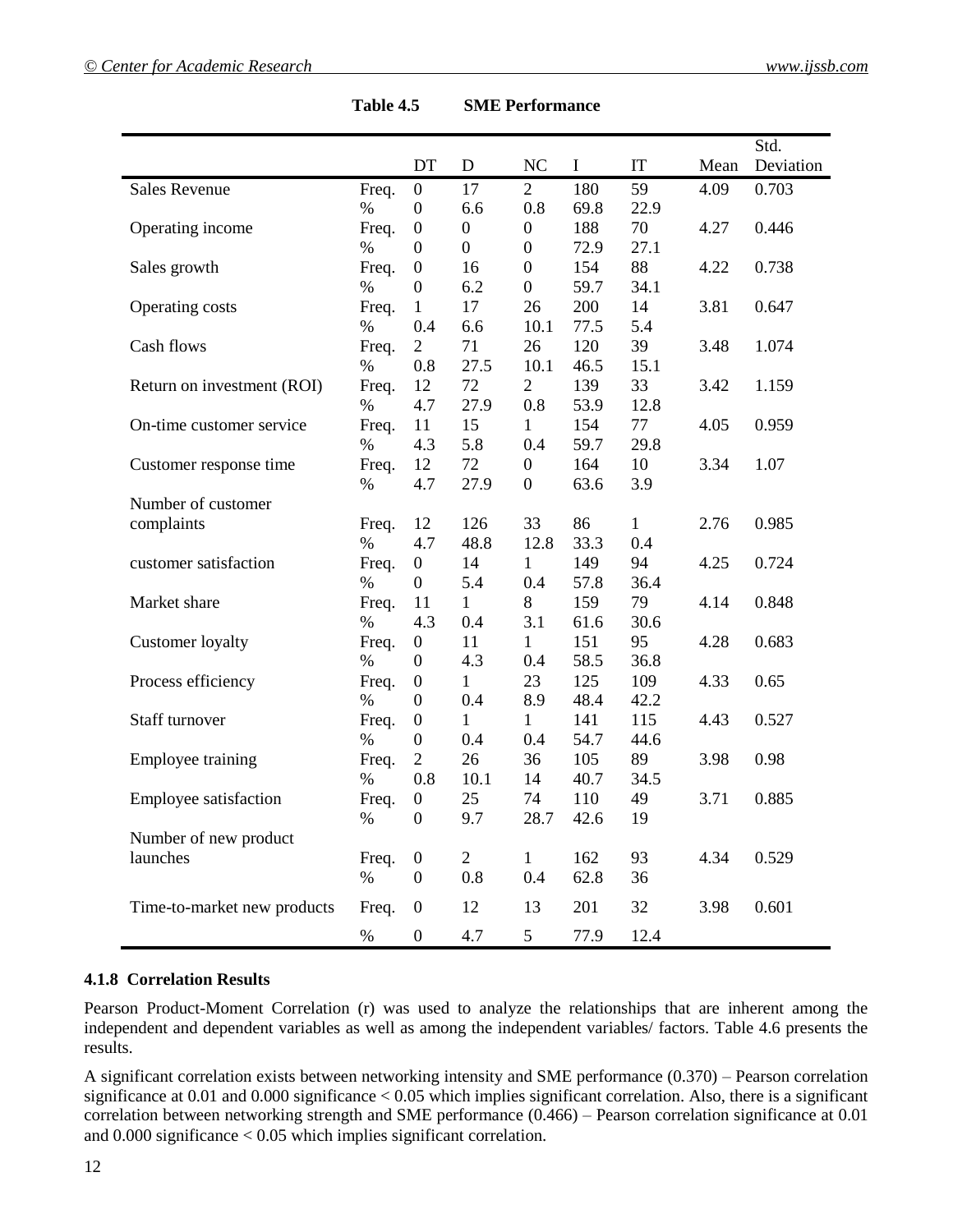Another significant correlation exists between networking proactivity and SME performance (0.172). Pearson correlation significance at (0.001) and 0.006 significance <0.05 which implies significant correlation. Finally, the correlation results indicated that networking diversity is positively related with SME performance as shown by a coefficient of  $r = 0.130$  which is significant at  $p < 0.05$ .

| Pearson                                             |                      |                               | strength                 | proactivity | diversity        |
|-----------------------------------------------------|----------------------|-------------------------------|--------------------------|-------------|------------------|
| Correlation 1<br>Sig.<br>$(2 -$<br>tailed)          |                      |                               |                          |             |                  |
| Pearson<br>Correlation<br>$Sig.$ (2-<br>tailed)     | $\theta$             | 1                             |                          |             |                  |
| Pearson<br>Correlation<br>Sig.<br>$(2 -$<br>tailed) | $.466**$<br>$\theta$ | .459**<br>$\overline{0}$      | 1                        |             |                  |
| Pearson<br>Correlation<br>Sig.<br>$(2 -$<br>tailed) | 0.006                | 0.077<br>0.216                | .289**<br>$\overline{0}$ | 1           |                  |
| Pearson<br>Correlation<br>Sig.<br>$(2 -$            | $.130*$              | $-0.064$                      | 0.019                    | .295**      | 1                |
|                                                     | tailed)              | $.370**$<br>$.172**$<br>0.037 | 0.305                    | 0.755       | $\boldsymbol{0}$ |

#### **Table 4.6 Correlation Results**

\*\* Correlation is significant at the 0.01 level (2-tailed).

\* Correlation is significant at the 0.05 level (2-tailed).

# **4.1.9 Model Summary**

Coefficient of determination explains the extent to which changes in the dependent variable can be explained by the change in the independent variables or the percentage of variation in the dependent variable (financial performance) that is explained by all the four independent variables (networking diversity, networking strength, networking proactivity and networking intensity).The four independent variables that were studied, explain only

26.7% change in financial performance as represented by the  $R^2$ . This therefore means that other factors not studied in this research contribute 73.3% of the change in financial performance.

|       |          |                          | Std. Error of the |
|-------|----------|--------------------------|-------------------|
|       | R Square | <b>Adjusted R Square</b> | Estimate          |
| .517a | 0.267    | ገ 255                    | 0.36008           |

a Predictors: (Constant), Networking diversity, Networking strength, Networking proactivity, Networking intensity

# **4.1.10 ANOVA Model**

The study used ANOVA to test the relationships since the sample size was small, and the variables are few. Further ANOVA removes some of the random variability so that significant differences can be found more easily and also helps look at interactions between factors.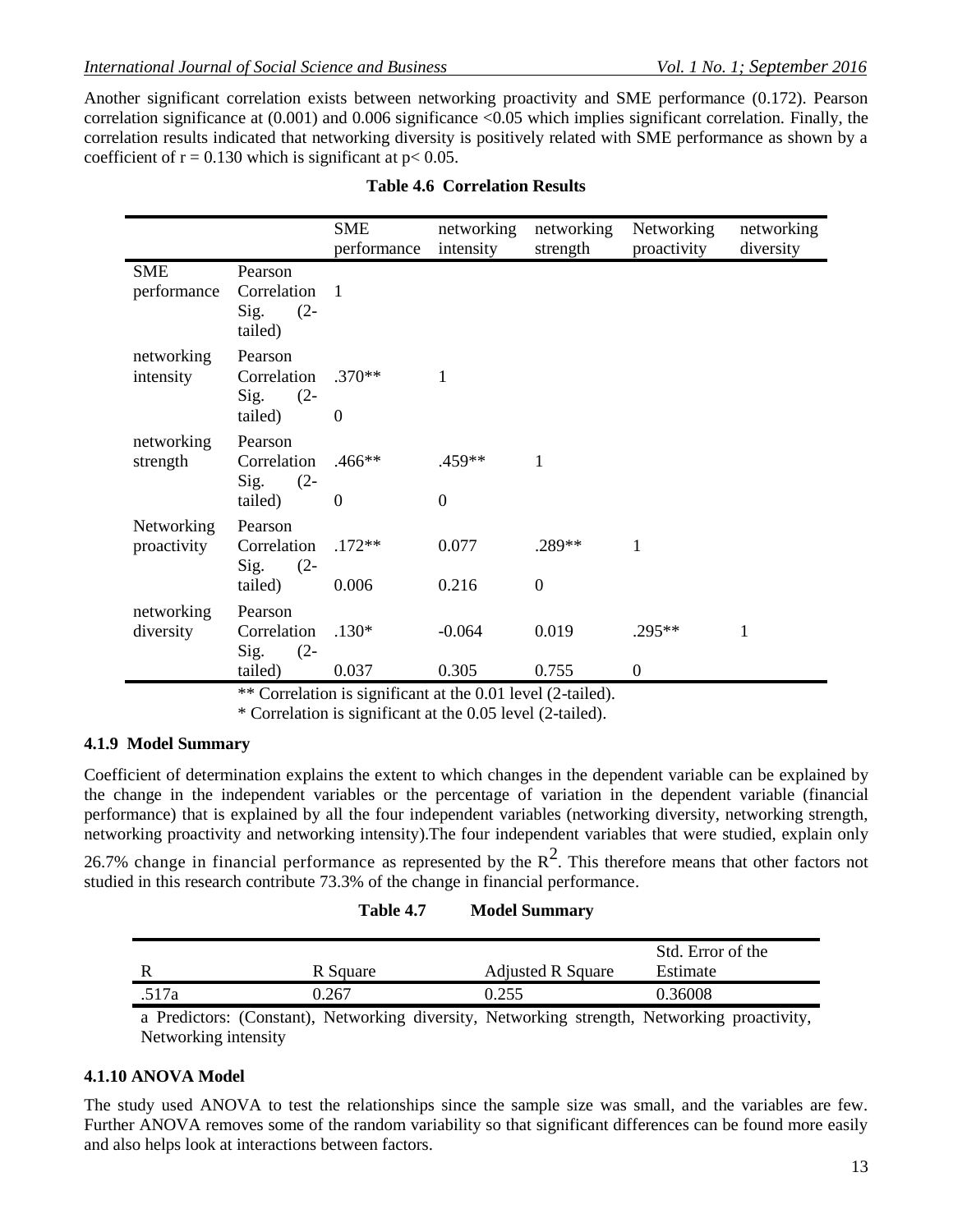The sum of squares is a mathematical approach to determining the dispersion of data points. The degree of freedom (df) is the number of independent components minus the number of parameters estimated. Fstatistics is a measure of the correlation between variables drawn at different levels of a subdivided population. Residual of a sample is the difference between the sample and the estimated function value. Significance indicates the relationship between variables. The significance value is 0.000 which is less than 0.05 and the F critical (value  $= 23.017$ ) thus the model is statistically significant in predicting SME financial performance.

|            | Sum<br>ΟÌ<br>Squares | Df  | Mean Square |        | Sig.  |
|------------|----------------------|-----|-------------|--------|-------|
| Regression | 11.937               |     | 2.984       | 23.017 | .000b |
| Residual   | 32.802               | 253 | 0.13        |        |       |
| Total      | 44.74                | 257 |             |        |       |

a Dependent Variable: SME performance

b Predictors: (Constant), Networking diversity, Networking strength, Networking proactivity, Networking intensity

## **4.1.11 Hypothesis Testing**

The results of multiple regressions, as presented in table 4.9 revealed that networking intensity has a positive and significant relationship with SME performance with a beta value of  $\beta$ 1 = 0.21 (p-value = 0.000 which is less than  $\alpha$  = 0.05). Therefore, the researcher rejects the null hypothesis and it is accepted that for each unit increase in networking intensity (for instance increase in networks to market products), there is 0.21 unit increase in SME performance. Also, the relationship between networking intensity and SME performance was stated by the t-test value = 3.457 which implies that the standard error associated with the parameter is less than the effect of the parameter.

The results of table 4.9 also showed that the standardized coefficient beta and p value of networking strength were positive and significant (beta =  $0.364$ , p <  $0.05$ ). Thus, the researcher rejects the null hypothesis and it is accepted that, networking strength has a positive and significant effect on SME performance. Thus, high level of cooperation between the business and network actors results in increase in SME performance. The effect of networking strength is shown by the t-test value of 5.756 which implies that the effect of networking strength surpasses that of the error by over 5 times.

As shown in table 4.9, p-value is not significant ( $p > 0.05$ ), and the beta value of networking proactivity was positive (beta  $= 0.011$ ). Therefore, the researcher accepts the null hypothesis networking proactivity has no significant effect on SME performance. Finally, the effect of networking proactivity is shown by the t-test value of 0.186 which implies that the effect of networking proactivity surpasses that of the error.

Finally, networking diversity has a positive and significant effect on SME performance with a beta value of β4 = 0.133 (p-value = 0.019 which is less than  $\alpha$  = 0.05). Therefore, the researcher rejects the null hypothesis and it is accepted that for each unit increase in networking diversity (such as diversification of network actors in terms of age, ethnicity and geographic locations) there is 0.133 unit increase in SME performance. Also, the effect of networking diversity was stated by the t-test value = 2.356 which implies that the standard error associated with the parameter is less than the effect of the parameter.

|                        | Table 4.9      | <b>Coefficient of Estimate</b> |             |                                  |          |  |  |  |
|------------------------|----------------|--------------------------------|-------------|----------------------------------|----------|--|--|--|
|                        | Unstandardized |                                |             |                                  |          |  |  |  |
|                        | Coefficients   |                                |             | <b>Standardized Coefficients</b> |          |  |  |  |
|                        | B              | Std. Error                     | <b>Beta</b> | т                                | Sig.     |  |  |  |
| (Constant)             | 1.886          | 0.297                          |             | 6.361                            |          |  |  |  |
| Networking intensity   | 0.148          | 0.043                          | 0.21        | 3.457                            | 0.001    |  |  |  |
| Networking strength    | 0.239          | 0.042                          | 0.364       | 5.756                            | $\Omega$ |  |  |  |
| Networking proactivity | 0.01           | 0.054                          | 0.011       | 0.186                            | 0.853    |  |  |  |
| Networking diversity   | 0.11           | 0.047                          | 0.133       | 2.356                            | 0.019    |  |  |  |

a Dependent Variable: SME performance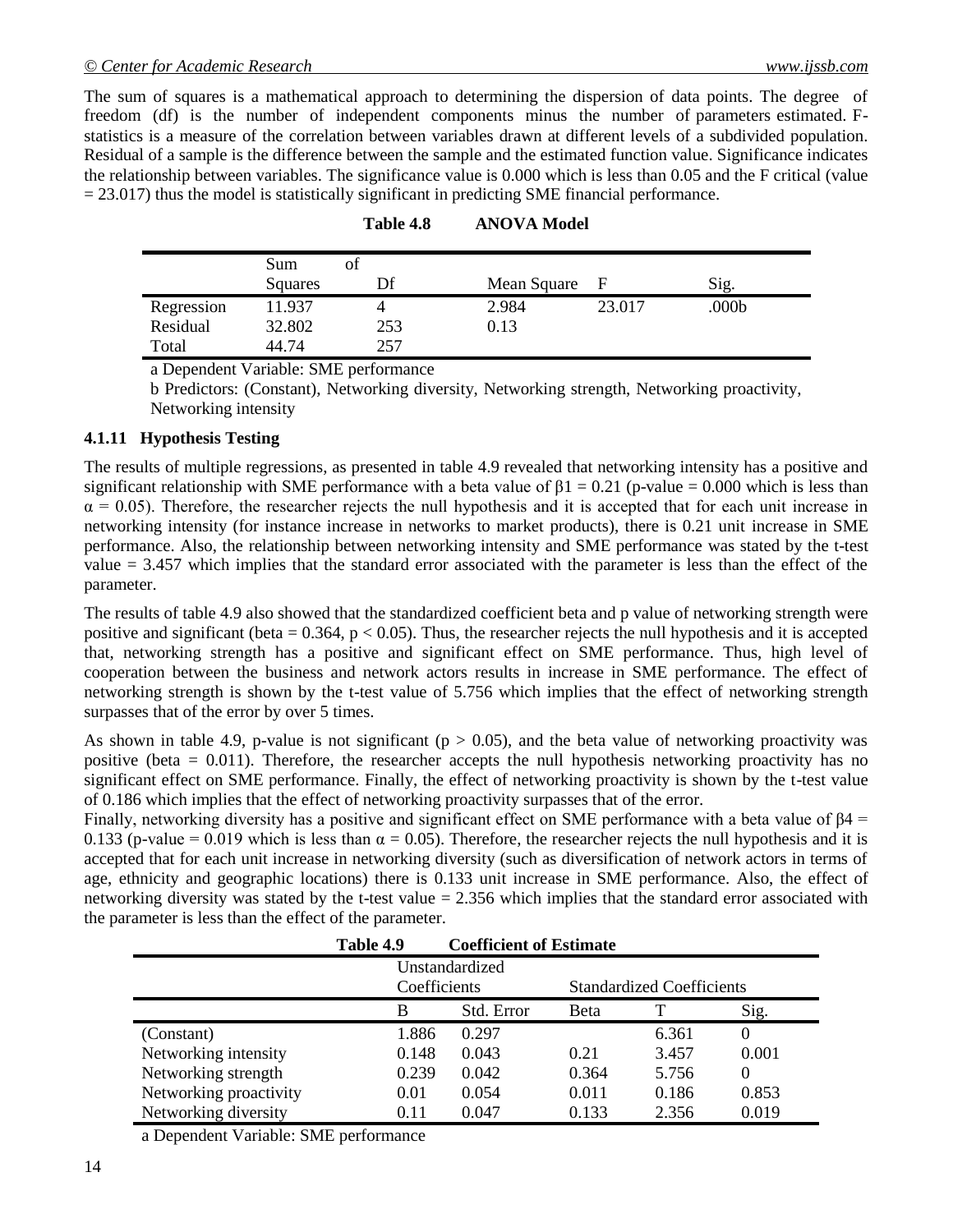# **4.2 Discussion of the Findings**

The study has established that networking intensity has a positive and significant effect on financial performance (beta = 0.21,  $p < 0.05$ ). In agreement with the results, a study by Chimucheka, T, (2013) on Networks and Performance of Small and Medium Enterprises (SMEs) in Different Stages of the Life Cycle revealed that there is a relationship between performance and entrepreneurial networks in both the start-up stage and the growth stage of the firm. Consistently, Carson, et al., (2004) conducted a study on Networking among SMES in UK and found out that SME owner-managers tendency to use marketing networks in doing marketing results in high performance of SMEs.

The results have also revealed that networking strength has a positive and significant effect on financial performance (beta =  $0.364$ , p <  $0.05$ ). In line with the findings of the study, networking strength makes it possible for enterprises to learn from each other, change ideas and experience to improve product quality thereby improving their financial performance (Gilsin, 2005). Also, Witt, (2004) echoes that small scale entrepreneurs are unable to introduce innovative improvements to products and processes thus making it challenge for them to take advantage of emerging market opportunities. Nonetheless, this can be made possible through networking strength whereby SMEs can specialize in their own business and give way to network actors to improve their efficiency in production.

However, networking proactivity has an insignificant effect on financial performance (beta =  $0.011$ , p  $> 0.05$ ). As opposed to the study findings, networking proactivity enhances the generation and sharing of new ideas among network actors hence leading to improvement in the overall performance of the SME (Kivimaki *et al*, 2000).In the same way, Jonash & Sommerlatte, (1999) argue that as technology evolves and becomes more complex, proactive networks become the key to successful innovation and improved financial performance. In the same way, Van Aken & Weggeman (2000) argue that the exchange of knowledge and proactive ideas about marketing between lead firms and their suppliers results in improved financial performance. Furthermore, contrary to the findings of the study, Terziovski (2003) found that proactive networking allowed small firm to achieve business excellence by learning from failures, including experts and the allocation of resources to support communication linkages.

Finally, networking diversity has a positive and significant effect on financial performance (beta =  $0.133$ , p < 0.05).Consistently, Elfring (2003) posits that diverse network can facilitate the SME's ability to obtain in-tangible resources quickly hence yielding high performance. Also, cognate to the results, Elfring & Hulsink (2003) echo that social network plays an important role in capturing resources making it possible for SMEs to get the needed resources at the lowest cost. According to Renzulli et al., (2000) non-kin networks which include friends, coworkers, consultants, and group or association members contribute to improved SME performance since diverse networks depended on family, relatives and family to gain information causes the entrepreneurs to access the same type of information which might provide low levels of new, quality and varied information hence it is a drawback to them. From the foregoing, it can be inferred that networking diversity contributes to improved financial performance.

# **4.3 Interpretation of the Findings**

The background information has indicated that most (41.5%) of the SMEs have been in operation for 11 to 15 years. This implies that the SMEs have been in operation long enough to engage in strategic networking. Besides, it is evident that SME's suffer a shortage of skilled labour since a few (2.7%) of the SMEs have between 31 and 40 employees. Such shortage can be solved through strategic networking.

Results on the specific objectives imply that networking has been used since the start of the business and the SMEs plan on using networking to market their products. Also, network actors have relation beyond business and high level of cooperation. They are also committed to each other and have strong trust with their network actors.

Furthermore, the SMEs ensure that they know their network actors before they start doing business. They thus make themselves known to network actors and choose network actors before marketing. To sum, there is a clear indication of networking diversity characterized by network actors that are of different age, ethnicity and geographic locations.

According to the regression equation, taking all factors into account (networking intensity, networking strength, networking proactivity and networking diversity) constant at zero was be 1.886.The regression model had positive coefficients.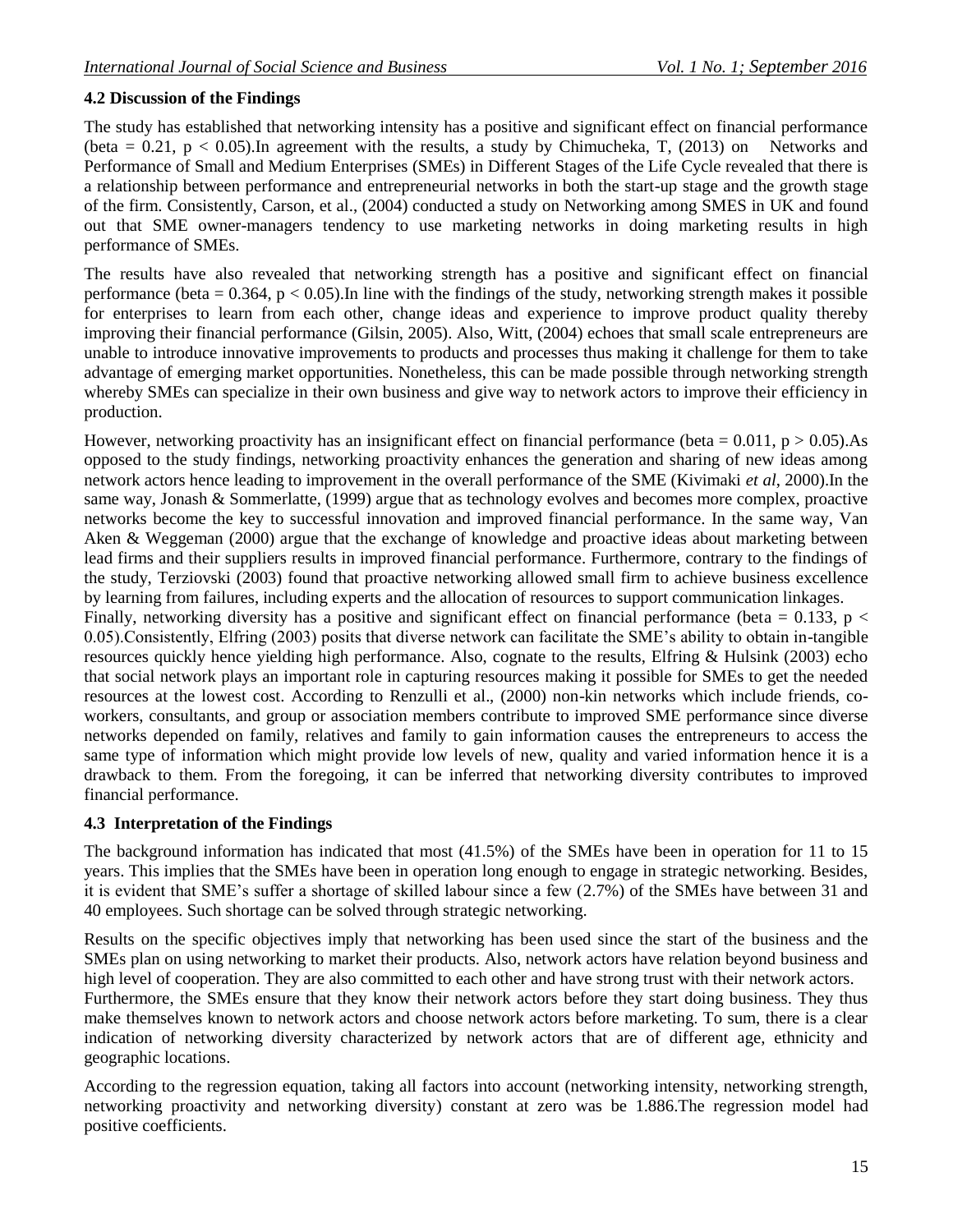This means that the variables are positively associated indicating that an increase in the independent variable (networking intensity, networking strength and networking diversity) leads to an increase in the dependent variable (SME performance).

## **Findings**

## **5.1 Summary of the Findings**

As shown in chapter four, networking has been used since the start of the business and the SMEs plan on using it to market their products. Also, networking strength is evident among the SMEs and their network actors. It is usually difficult for SMEs to achieve economies of scale because of their low production levels. However, with high level of cooperation between them and network actors, SMEs are able to take advantage of market opportunities that require large production. Therefore, networking strength is instrumental in providing financial stability which in turn leads to high performance.

Further, the study has established that sufficient efforts have been made to stimulate proactive networks. Particularly, the SMEs make themselves known to their network actors. They also choose their network actors before marketing and they ensure that they know them before they start doing business with them. There is therefore a collaborative relationship with proactive networks which is expected to lead to overall growth in financial performance of the SME in the long run.

Finally, there is diversification of networks in terms of age, ethnic background geographical location and services/products provided. This is a clear indication of a large range of networks that cuts across a number of backgrounds. Consequently, there is efficiency in resource allocation and quality of resources accessed. In addition, there is increased innovation resulting from improved transfer of knowledge and technology.

#### **5.2 Conclusion**

In conclusion, networking intensity has a positive and significant effect on the financial performance of SMEs. The study has therefore produced new information and contributed to the existing body of literature by describing the connection between networking intensity and SME financial performance. The positive relations between the use of networking to market products and financial performance supports earlier views that have inferred that networking is important for the high growth of firms. Nonetheless, the results of this research need to be further studied to better understand the concepts behind this phenomenon.

Networking strength enables SMEs to improve their competitive position. Through the cooperation between SMEs and network actors, SMEs are able to overcome some of their challenges such as in research and development, training, innovation, production and marketing. Network actors aid the SMEs in achieving economies of scale and improving efficiency in production. Ultimately, the commitment between the network actors and the SMEs result to improved financial performance.

Proactive networking for SMEs enables SMEs to overcome financial and human resource limitations that prevent them from utilizing new technologies required for product innovation. Through the networks, the SMEs have access to new technologies as well as research and training. Despite the aforementioned benefits of networking proactivity, the study has revealed that networking proactivity has an insignificant effect on financial performance. This prompts the need for further research to augment the findings of the study.

Moreover, the study has established that networking diversity has a positive and significant effect on SME financial performance. SMEs can effectively access resources and speed up the transfer of knowledge and technology through network diversity. Therefore, there is reduced uncertainty of innovation, efficiency of resource acquisition and stabilized networks.

#### **5.3 Recommendations**

The results of the study are indicative of a positive association between networking strength and financial performance. It is therefore necessary for SMEs to have high level of cooperation and commitment with their network actors. Also, SMEs need to make use of network actors so that they can introduce innovative improvements to products and processes that was enable them gain a competitive edge over competitors.

It is evident from the results of the study that networking diversity plays a key role in enhancing SME financial performance. It is therefore necessary for SMEs to have a broad external network that covers individuals from different age bracket, ethnic backgrounds and geographical locations.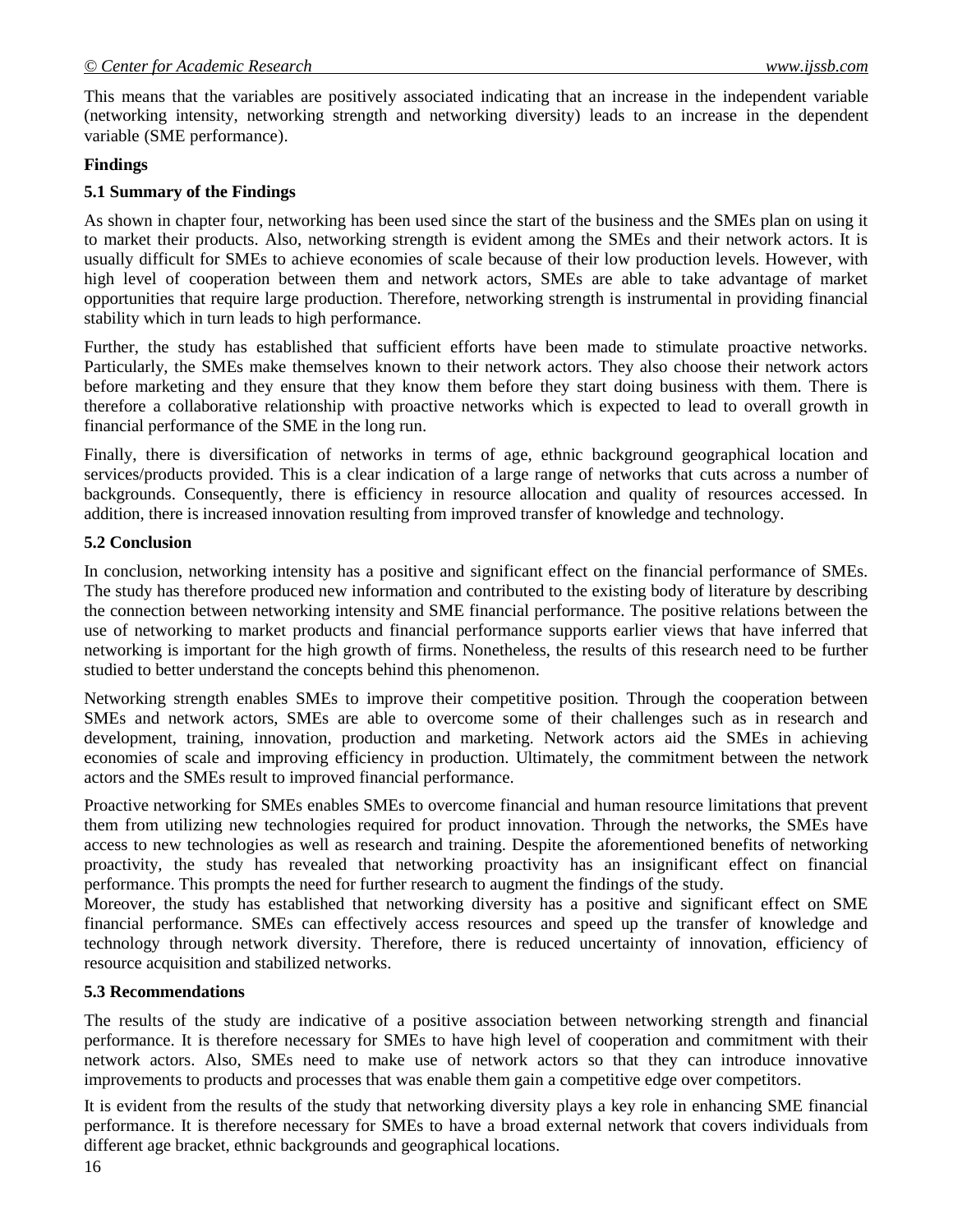With increased closeness and tightness of a network, the quality of resources can improve. Also, SMEs can benefit from product innovation through transfer of knowledge and technology.

To sum up, strategic networking is essential for SMEs. Therefore, SME managers need to actively engage in networking within and outside of existing networks and especially with those that are relevant to the business. Further, in order to venture in new markets, SMEs need new contacts and ties so that they can effectively make use of new technology and increase their growth.

## **5.4 Further Research Recommendations**

This study is not without limitations. For instance, the generalizability of this study's findings may be limited to SMEs within Uasin Gishu County. Thus, future research should attempt to gather information from a larger scope to establish if the results of the study hold. Also, it would be interesting if future study could generate the scenario of strategic networking among listed firms in Nairobi Securities Exchange. Secondly, the respondents of this study are from SMEs. It is possible that the pattern of networking may be different for large firms than it is for SMEs. Future studies should therefore allow for generalizations regarding this subject and needs to cover firms in different sizes and sectors.

## **References**

Bahli B & Rivard S (2003). A Validation of Measures Associated with the Risk Factors in Information Technology Outsourcing, Proceedings of the 36th Hawaii International Conference on System Sciences .

- Bernhardt, P. (2007) *Growth-cum-Debt: Eine empirische Analyse am Fallbeispiel Peru für den Zeitraum 1970 bis 1995.* Gießen: Jutus-Liebig Universität Gießen
- Chung-Leung, L., O.H.M. Yau, L.Y.M. Sin, A.C.B. Tse, R.P.M. Chow and J.S.Y. Lee, (2008). The effects of social capital and organizational innovativeness in different institutional contexts. Journal of International Business Studies., 39(4): 589-612.
- Cook P. & F. Nixon, (2000).Finance and Medium- Sized Enterprise Development, IDPM, University of Manchester, Finance and Development Research Programme, *Working Paper No 14,*  [http://unad.academia.edu/AdejubeWorldgreatest/Papers/602216/Finance\\_and\\_small\\_and\\_medium](http://unad.academia.edu/AdejubeWorldgreatest/Papers/602216/Finance_and_small_and_medium-sized_enterprise_development)[sized\\_enterprise\\_development](http://unad.academia.edu/AdejubeWorldgreatest/Papers/602216/Finance_and_small_and_medium-sized_enterprise_development) . Accessed on 23rd August 2011.
- Danis, W.M., D.S. Chiaburu & M.A. Lyles, 2010. The impact of managerial networking intensity and market-based strategies on firm growth during institutional upheaval: A study of small and medium-sized enterprises in a transition economy. *Journal of International Business Studies.,* 41: 287-307.
- Dannis, W.M., D.S. Chiaburu and M.A. Lyles, 2010. The impact of managerial networking intensity and market-based strategies on firm growth during institutional upheaval: A study of small and medium-sized enterprises in a transition economy. *Journal of International Business Studies.,* 41: 287-307
- Fong, K.S & Tim ,M (2006) '*Strategic networking and growth of Technology oriented SMEs in Singapore'*, Paper presented at the 20th Annual Australia & New Zeland Academy of Management (ANZAM) Conference 2006, Rockhampton. 6-10 December
- French, S.J., S.J. Kelly & J,L. Harrison, (2004). The role of strategic planning in the performance of small, professional service firms: A research note. Journal of Management Development., 23(8): 765-776.
- French, S.J., S.J. Kelly & J.L. Harrison, 2004. The role of strategic planning in the performance of small, professional service firms: A research note. *Journal of Management Development.,* 23(8): 765-776
- Garg, V.K., B.A. Walters & R.L. Priem, (2003). Chief executive scanning emphases, environmental dynamism and manufacturing firm performance. Strategic Management Journal, 24(8): 725-744.
- Gilmore, A., D. Carson, K. Grant, B. Pickett & B. Laney, (2000). Managing strategic chance in small and mediumsized enterprises: how do owner-managers hand over their networks? Journal of Strategic Change. 9(7): 415- 416.
- Gilmore, A., D. Carson, K. Grant, B. Pickett & B. Laney, 2000. Managing strategic chance in small and medium-sized enterprises: how do owner-managers hand over their networks? *Journal of Strategic Change.,* 9(7): 415-416
- Groen, A. J., Wakkee, I. A. M., & DeWeerd-Nederhof, P. C. 2008. Managing tensions in a high-tech start-up: An innovation journey in social system perspective. International Small Business Journal, 26(1): 57-81
- Gulati, R. (1998). Alliances and networks. Strategic Management Journal, 19(4), 293–317.
- Hagan, F. (2000). *Research Methods in Criminal Justice and Criminology*. Boston: Allyn & Bacon.
- Hallberg K (2000). "A Market Oriented Strategy for Small and Medium Scale Enterprises", International Finance Corporation Discussion Paper*,* 40, April.
- Harris, S.A., (2000). Advertising and sustainable competitive advantage in the small firms. Michigan state university.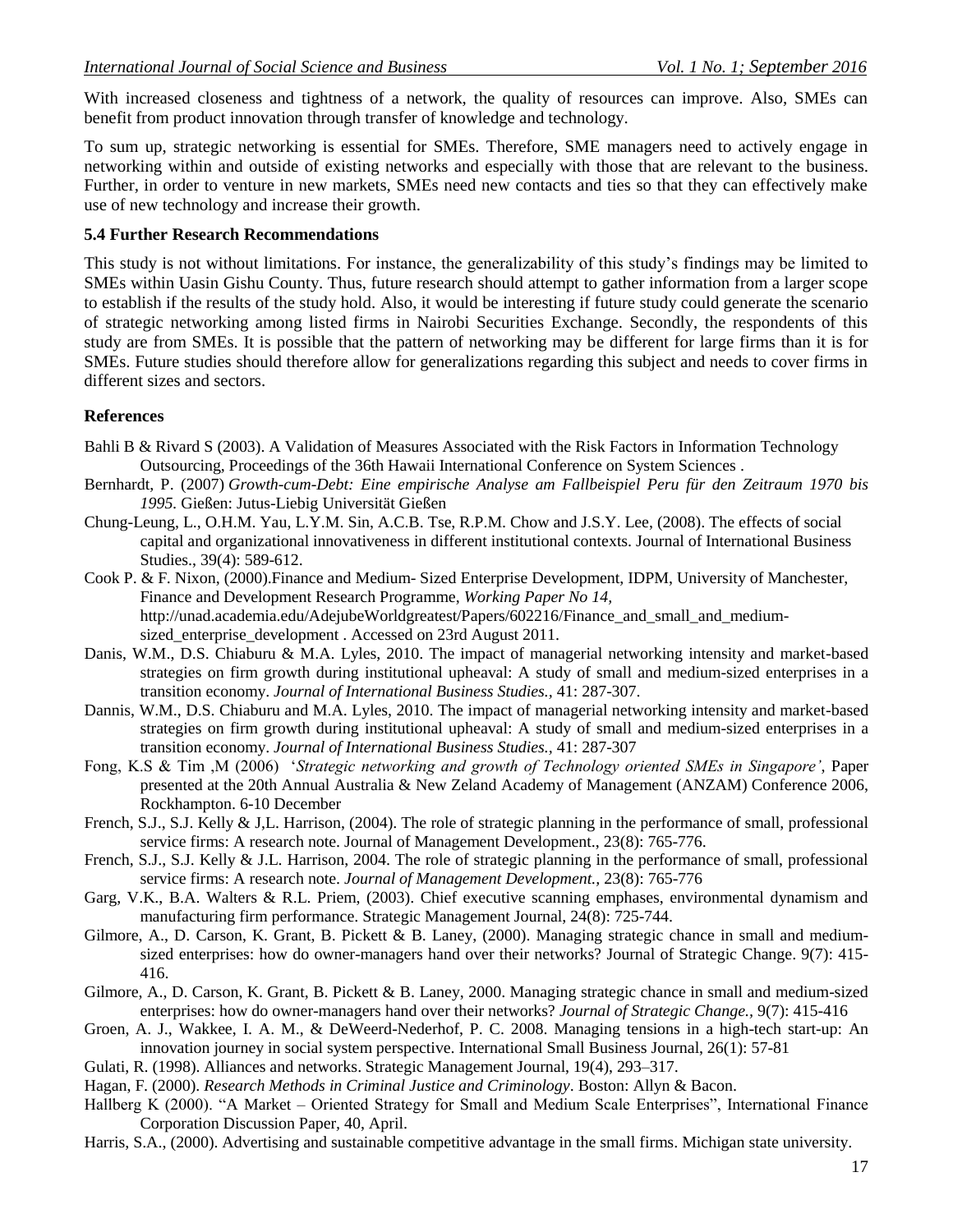Harris, S.A., 2000. *Advertising and sustainable competitive advantage in the small firms.* Michigan state university.

Hashim, M., khairuddin & M. Zakaria, 2007. Exploring strategic thinking practices among Malaysian

- SMEs. *Malaysian Management Review.*, pp: 29-41
- Hoang, H. (2000). Social embeddedness and entrepreneurial opportunity recognition. Fontainebleau Cedex, INSEAD.
- House, W. J., G. Ikiara & D. McCormic (1991): "Self-employment in Kenya" Development Strategy. In Gray K., ed., Employment and Education: Strategies and Opportunities for Development, Professors of world peace academic, Nairobi, Kenya
- Humphrey, J. & H. Schmitz (2000). "The Triple C Approach to Local Industrial Policy." World Development 24(12): 1859-77.
- Humphrey, J., Schmitz, H., (2000).Governance and Upgrading: Linking Industrial Cluster and Global Value Chain Research, IDS Working Papers, n.120
- International labour Organization ILO (1989): "JASPA 1989, a strategy for small enterprise development towards the year 2000". Narobi, Kenya
- Jarillo, J. C. (1988). "On Strategic Networks." Strategic Management Journal 9(1): 31-41.
- Jonash, R. & Sommerllate, T. *Innovation Premium (1999).* Readings (MA): Perseus Books.
- Jones, K. (1997). Multilevel approaches to modeling contextuality. From nuisance to substance in the analysis of voting behaviour. In G. P. Westert & R. N. Verhoeff (Eds.), *Places and people. Multi/evel mode ling in geographical research* (pp. 19-43). Utrecht, the Netherlands: Netherlands Geographical Studies.
- Kayanula, D., & Quartey, P. (May 2000). The Policy Environment for Promoting Small and Medium-Sized Enterprises in Ghana and Malawi. Manchester, UK: Institute for Development Policy and Management, University of Manchester.
- Kiraka, R.N., Kobia, M. & Katwalo, A.M. (2013). Micro, small and medium enterprise growth and innovation in Kenya: A case study on the Women Enterprise Fund. *Investment Climate and Business Environment Research Fund*, 1-104.
- Kitprem, V, Peng,C & Dennis P,(2007) *'Relationship between Strategic planning and SMEs in Thailand'*, published by International DSI / Asia and Pacific DSI 2007 Full Paper (July, 2007)
- Kraus, S., Harms, R., & Schwarz, E. J. (2006). Strategic planning in smaller enterprises new empirical findings. Management Research News, 29(6), 334-344.
- Kraus, S., R. Harms and E.J. Schwarz, 2006. Strategic planning in smaller enterprises new empirical findings. *Management Research News.,* 29(6): 334-344.
- Liao, J., & Welsch, H. (2001). Social capital and entrepreneurial growth aspiration: A comparison of technology and non-technology based nascent entrepreneurs. *Journal of High Technology, 14,* 149–170.
- Mead, D. C. (1998). *Micro and Small Businesses tackle poverty and growth (but in different proportions)*. Paper presented at the conference on Enterprises in Africa: between poverty and growth. Centre for African Studies, University of Edinburgh, 26-27 May
- Nahapiet, J., & Ghoshal, S. (1998). Social capital, intellectual capital and the organizational advantage. The Academy of Management Review, 23(2), 242–266
- Neter, J., Kutner, M., Nachtsheim, C., and Wasserman, W. (1996), —*Applied Linear Statistical Models*", McGraw-Hill Companies, Inc., NY.
- Nunnally, J. C. (1978). *Psychometric theory* (2nd ed.). New York: McGraw-Hill.
- O'Donnell, A., A. Gilmore, D. Carson & D. Cummins, 2004. The network construct in entrepreneurship research: A review and critique. *Management Decision.,* 39(9): 749-760.
- Obamuyi T. M. (2001): An exploratory study of loan delinquency among small and medium enterprises (SMEs) in Oyoo state of Nigeria. Labour and management in development JOURNAL Volume 8
- OECD. 2012. "Machine-to-Machine Communications: Connecting Billions of Devices," OECD Digital Economy Papers, No. 192, OECD Publishing (http://www.oecd-ilibrary.org/science-and- technology/machine-tomachine-communications 5k9gsh2gp0 43-en).
- Ogujiuba, K.K., Ohuche, F.K. & Adenuga, A.O., 2004 "Credit Availability to Small and Medium Scale Enterprises in Nigeria: Importance of New Capital Base for Banks – Background and Issues". Http://ideas.repec.org/p/wpa/wuwpma/0411002.html.
- Ogujiuba, Ohuche & Adenuga (2004) '*Credit Availability to Small and Medium Scale Enterprises in Nigeria'*: Importance of New Capital Base for Banks – Background and Issues
- Olomola, S. (2002). *'Social Capital, Microfinance Group Performance and Poverty Implications in Nigeria'*. Ibadan, Nigeria: Nigerian Institute of Social and Economic Research. Business and management review, 1(5): 33-39.
- Olutunla & Obamuyi (2001). '*An empirical analysis of factors associated with the profitability of Small and medium enterprises in Nigeria'*. African Journal of Business Management Vol.2 (x), pp. 195-200, November 2008